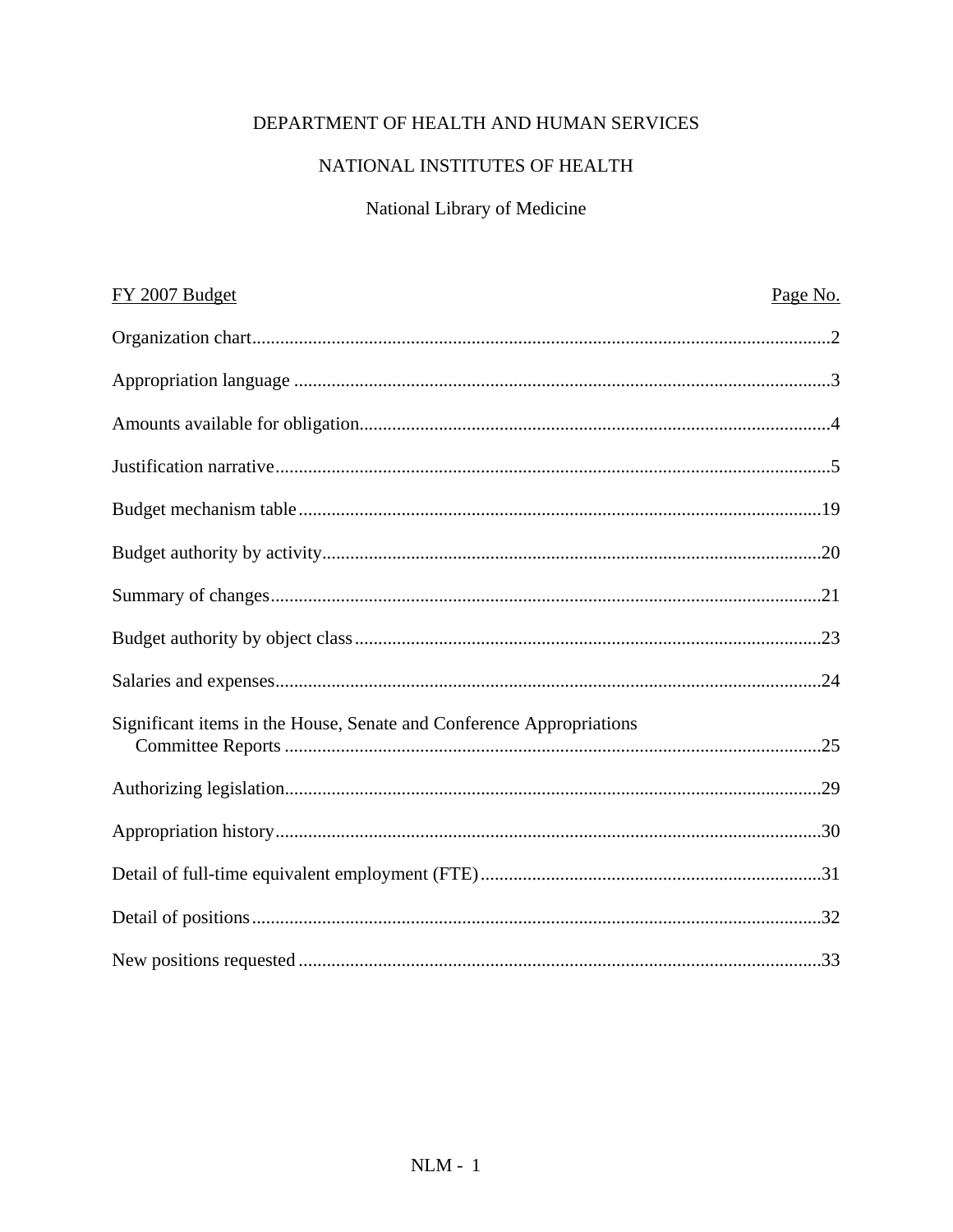#### **NATIONAL INSTITUTES OF HEALTH**

## **NATIONAL LIBRARY OF MEDICINE**

#### **ORGANIZATION STRUCTURE**

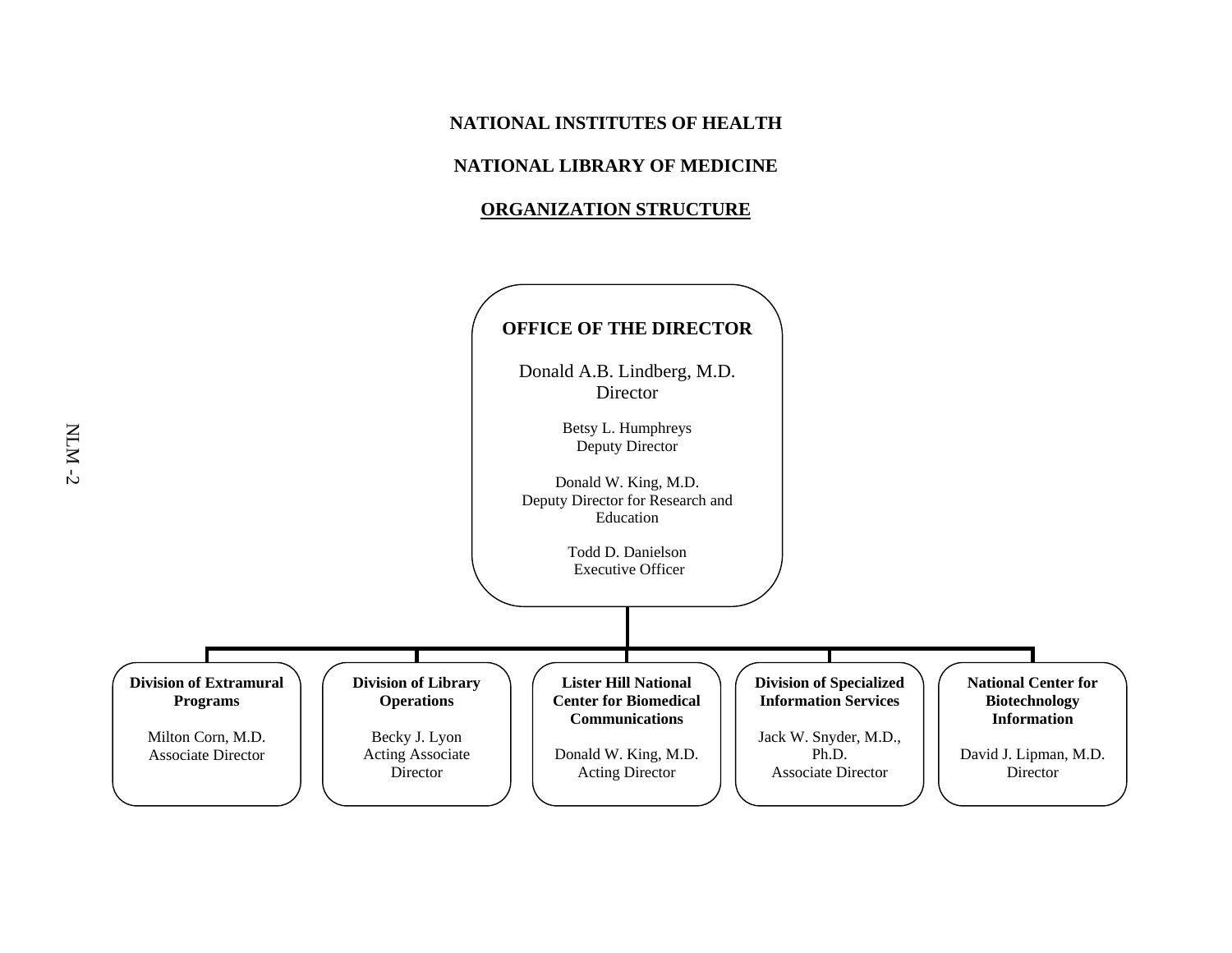### NATIONAL INSTITUTES OF HEALTH

National Library of Medicine

For carrying out section 301 and title IV of the Public Health Service Act with respect to health information communications, [\$314,910,000] *\$313,269,000,* of which \$4,000,000 shall be available until expended for improvement of information systems: *Provided*, That in fiscal year [2006] *2007* the Library may enter into personal services contracts for the provision of services in facilities owned, operated or constructed under the jurisdiction of the National Institutes of Health. *Provided further*, That in addition to amounts provided herein, \$8,200,000 shall be available from amounts available under section 241 of the Public Health Service Act to carry out National Information Center on Health Services Research and Health Care Technology and related health services.

[Department of Health and Human Services Appropriations Act, 2006]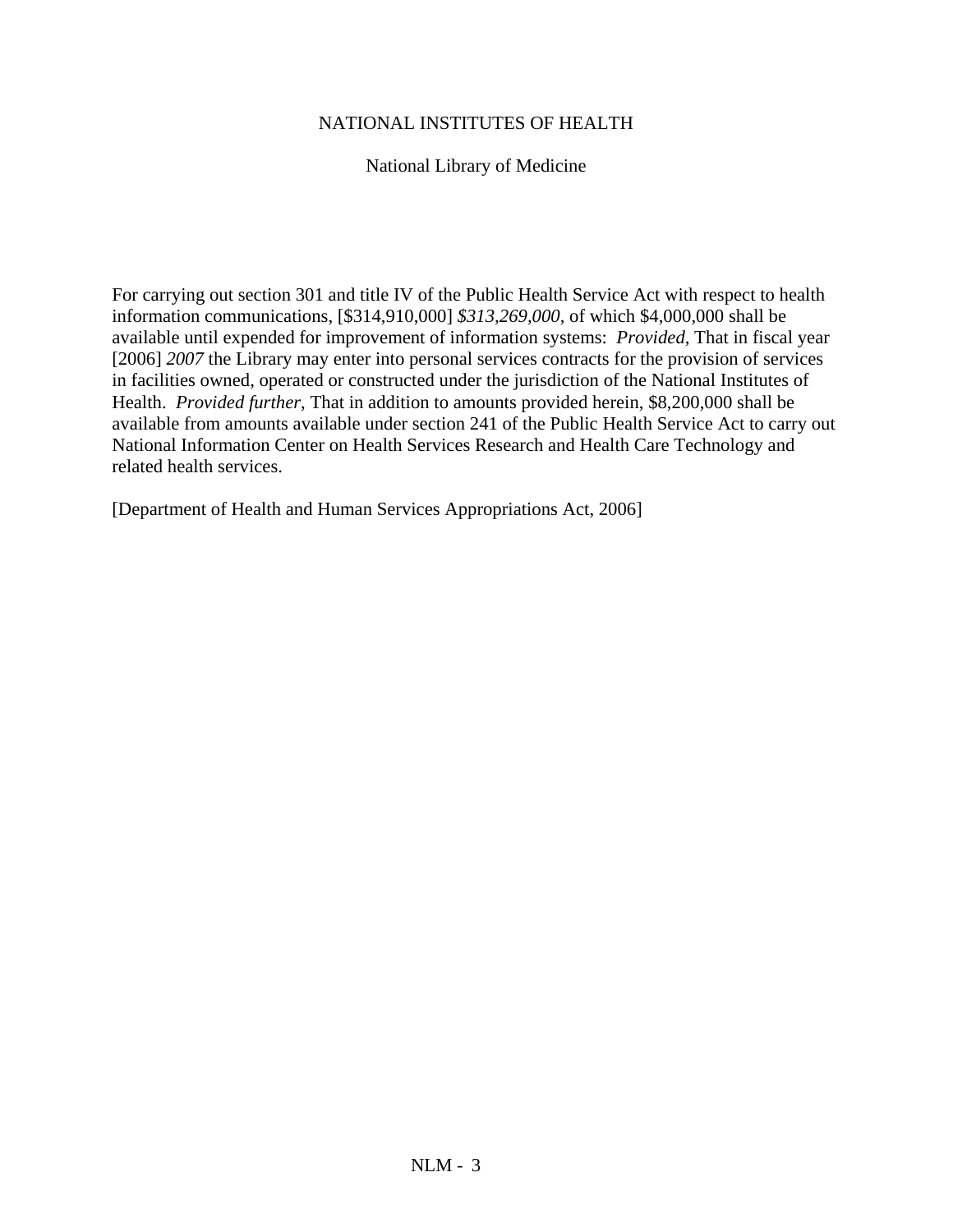# **National Institutes of Health National Library of Medicine**

| Source of Funding                                                                | FY 2005<br>Actual | FY 2006<br>Appropriation | FY 2007<br>Estimate |
|----------------------------------------------------------------------------------|-------------------|--------------------------|---------------------|
| Appropriation                                                                    | \$317,947,000     | \$318,091,000            | \$313,269,000       |
| <b>Enacted Rescissions</b>                                                       | (2,801,000)       | (3,181,000)              | $\theta$            |
| Subtotal, Adjusted Appropriation                                                 | 315,146,000       | 314,910,000              | 313,269,000         |
| Real transfer under NIH Director's one-percent<br>transfer authority for Roadmap | (1,992,000)       | (2,814,000)              | 0                   |
| Comparative transfer from OD for<br>NIH Roadmap                                  | 1,992,000         | 2,814,000                | $\theta$            |
| Subtotal, adjusted budget authority                                              | 315,146,000       | 314,910,000              | 313,269,000         |
| Unobligated Balance, start of year                                               | $\overline{0}$    | 623                      | $\boldsymbol{0}$    |
| Revenue from Breast Cancer Stamp 2/                                              | $\mathbf{0}$      | $\theta$                 | $\overline{0}$      |
| Unobligated Balance, end of year                                                 | (623)             | $\theta$                 | $\theta$            |
| Subtotal, adjusted budget authority                                              | 315, 145, 377     | 314,910,623              | 313,269,000         |
| Unobligated balance lapsing                                                      | (174,000)         | $\theta$                 |                     |
| Total obligations                                                                | 314,971,377       | 314,910,623              | 313,269,000         |

### **Amounts Available for Obligation 1/**

 $\frac{1}{2}$  Excludes the following amounts for reimbursable activities carried out by this account: FY 2005 - \$18,451,000; FY 2006 - \$18,478,000; FY 2007 - \$18,478,000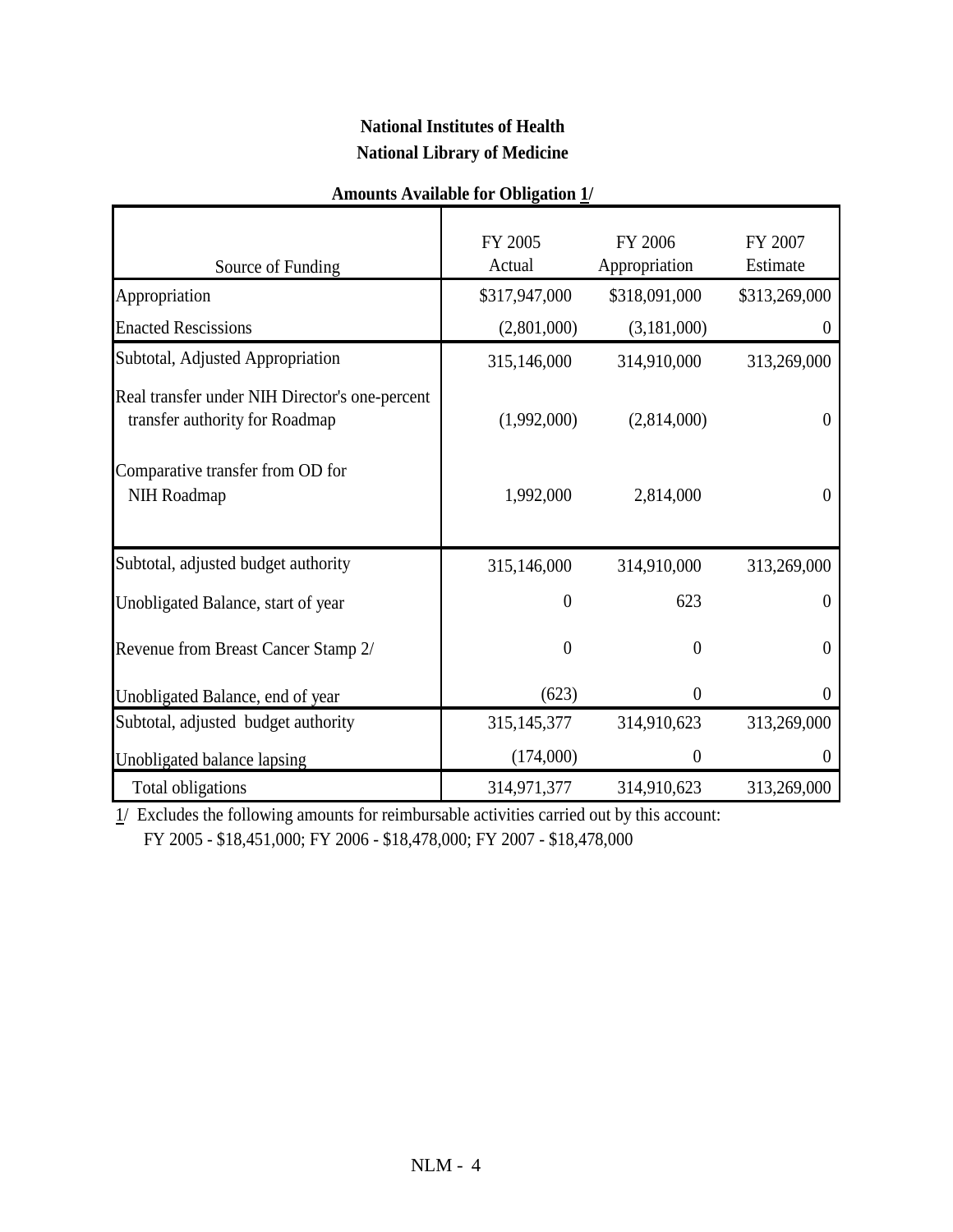### **Justification National Library of Medicine**

| <b>Authorizing Legislation:</b> |                          |      | amended.      |             | Section 301 and title IV of the Public Health Service Act, as |             |               |
|---------------------------------|--------------------------|------|---------------|-------------|---------------------------------------------------------------|-------------|---------------|
|                                 | <b>Budget Authority:</b> |      |               |             |                                                               |             |               |
|                                 | FY 2005                  |      | FY 2006       | FY 2007     |                                                               | Increase or |               |
| Actual                          |                          |      | Appropriation | Estimate    |                                                               | Decrease    |               |
| <b>FTEs</b>                     | BA                       | FTEs | BA            | <b>FTEs</b> | BA                                                            | FTEs        | BA            |
| 661                             | \$315,146,000            | 653  | \$314,910,000 | 656         | \$313,269,000                                                 |             | $-$1,641,000$ |

This document provides justification for the Fiscal Year 2007 activities of the National Library of Medicine, including HIV/AIDS activities. A more detailed description of NIH-wide Fiscal Year 2007 HIV/AIDS activities can be found in the NIH section entitled "Office of AIDS Research (OAR)." Detailed information on the NIH Roadmap for Medical Research may be found in the Overview section.

## **INTRODUCTION**

The National Library of Medicine (NLM) is an institution that has the potential to touch the everyday lives of all Americans. Its databases and information resources are consulted almost one *billion* times a year by the public and scientists alike, making it the largest purveyor of science-based health information in the world.

- Researchers and health professionals have instantaneous access to more than 15 million scientific articles on virtually any medical subject via the PubMed/Medline® database.
- The general public consults MedlinePlus®, which has consumer friendly information from the National Institutes of Health and other trusted sources.
- Those who have more specialized needs have access to the Library's databases about clinical trials, the environment, the history of the health sciences, and genomic information and molecular sequence data.
- There is also a series of information resources for special populations—American Indians, Asian Americans, those who live in the Arctic, the elderly, and those whose primary language is Spanish.

The National Library of Medicine makes all this information—and much more—accessible through the World Wide Web free and without registration.

Although we live in an increasingly "virtual" world, the Library takes great pride in collecting and preserving the literature of the biosciences. It has more than 7 million books, journals, and other forms of the literature on its shelves, making it the largest medical library in the world. While many millions use our Web resources, many thousands actually visit the Library in Bethesda, Maryland. There they have access not just to the electronic databases and contemporary medical literature, but to one of the world's greatest treasure troves of books,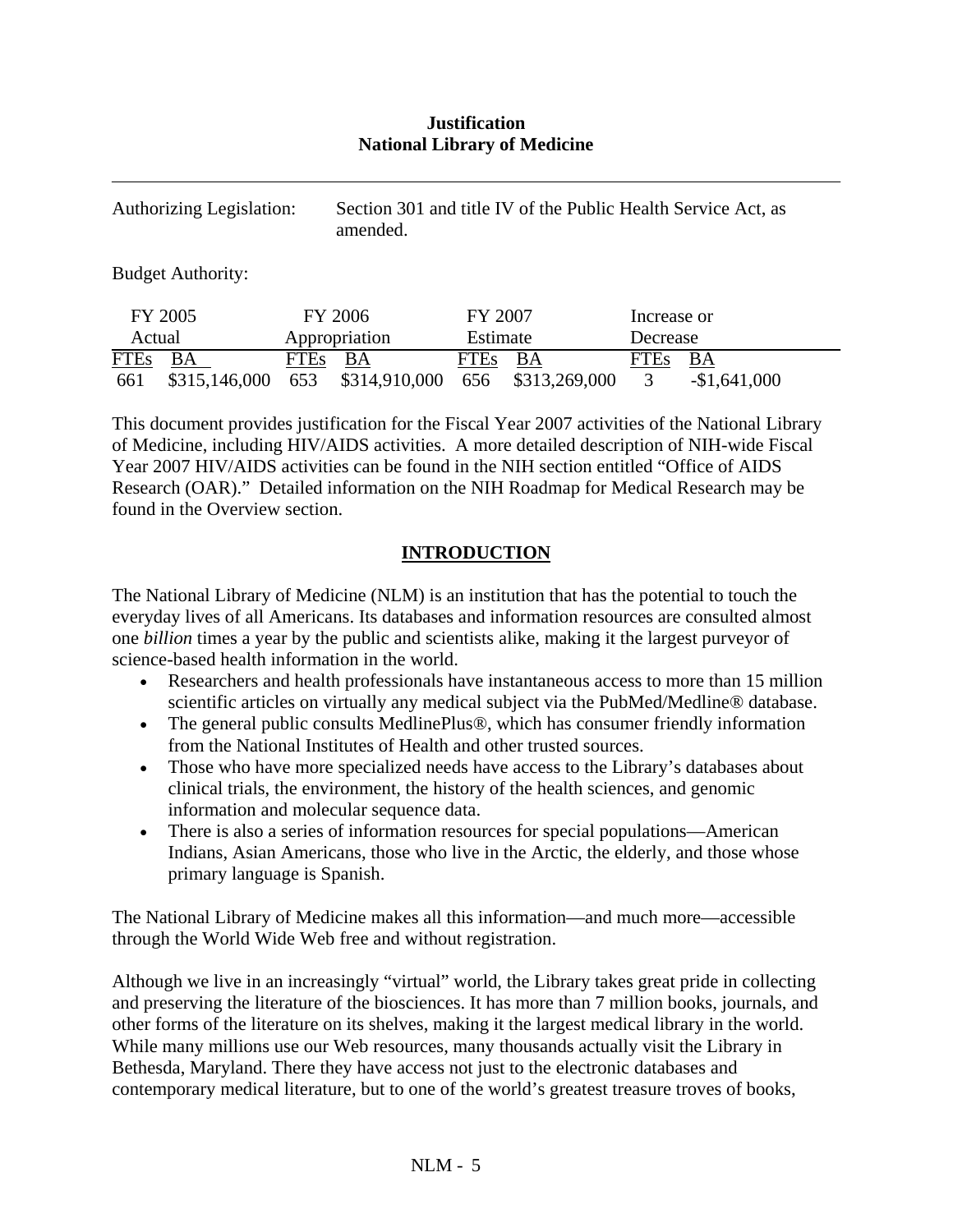manuscripts, and art relating to the history of the health sciences. Used not only by scholars, these materials are frequently integrated into fascinating exhibitions and displays for visitors. Traveling versions of NLM exhibitions attract crowds across the country.

NLM's key partner in making information available is the National Network of Libraries of Medicine®. The network consists of 5,500 member institutions, including eight Regional Medical Libraries that receive NLM support, 125 resource libraries connected to medical schools, and more than 5,000 libraries located primarily in hospitals and clinics. This network is of inestimable value in assisting NLM to reach out to the wider community. They hold workshops and provide backup services for public libraries and other community organizations, demonstrate NLM databases to the public, and exhibit at meetings and conventions on behalf of NLM, thus providing the personal element that can be so important in connecting Americans to high quality information.

Several illustrations show just how applicable the Library's services can be to contemporary life. Within days after the 9/11 terrorist attack and Hurricane Katrina disaster, NLM experts had reviewed the available resources and created Web sites that provided information for both health professionals and the public in a useful form. They have done the same with avian or bird flu. The Library has several programs of grant assistance to focus the attention of informatics researchers on disaster management issues, and the Library has supported highly praised work on advanced biosurveillance techniques. Projects are also funded dealing with mental health issues, triage among multiple hospitals, and other topics relevant to natural disasters.

It is especially gratifying when NLM learns how its systems are used in real medical situations. For example, Barry Marshall, M.D., co-recipient of the 2005 Nobel Prize in Medicine, was online to the National Library of Medicine as early as the 1980s. He was a computer enthusiast and, by searching Medline from Australia, found—and connected—"widespread, dispersed references to things in the stomach, which seemed to be related to the bacteria…we could then develop a hypothesis that these bacteria were causing some problem in the stomach, and maybe that was leading to ulcers." Another recent account of the value of NLM's services was received in October 2005 when the medical librarian at the University of Pittsburgh Medical Center described how a patient at their trauma center faced losing an arm following an industrial accident in which the patient's arm was trapped in a meat grinder. A search of the PubMed/Medline database turned up a 1975 article in the *Journal of Trauma*, complete with a picture, that was credited with leading the Pittsburgh physicians to successfully extricate the arm without further damage to the remaining viable tissues.

The following sections describe the Library's many information services for both the general public and the professional/scientific community, the R&D that is carried out by NLM staff to create new and improved services, and the broad and varied support the Library provides to the academic and medical community to enhance medical communications.

## **STORIES OF DISCOVERY**

The National Library of Medicine has long been an innovator in disseminating medical information—from the pioneering *Index Medicus,* begun in 1879 and relied on by the medical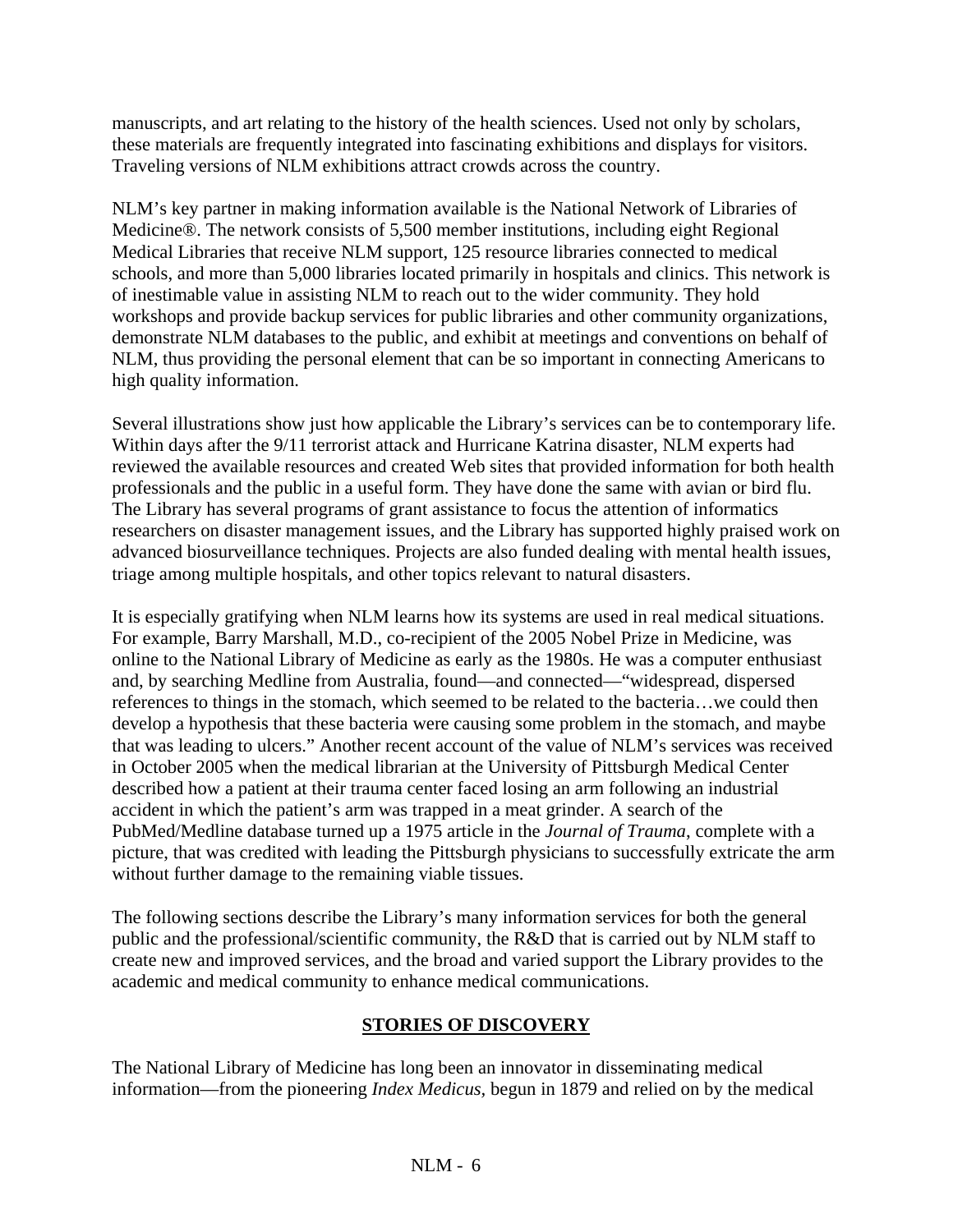community for a century and a quarter, to the first successful application of computers to run a large-scale bibliographic system in the mid-20<sup>th</sup> century, to an unmatched array of Web-based medical information services in the 21<sup>st</sup> century. The "stories of discovery" that follow include databases and research tools for scientists and health professionals and a growing variety of Web information services intended for the general public.

## **For the Public: Good Health Information—from the NIH and Other Reliable Sources**

### *MedlinePlus*

MedlinePlus.gov is a Web-based service, available in both English and Spanish, that provides integrated access to authoritative consumer health information. Much of this material comes from the NIH Institutes and, although the information is based on the medical research the Institutes sponsor and carry out, it has been carefully written and formatted to be easily understood by the public. NLM relies on its cadre of experienced medical librarians to select and organize this information for the Web. In addition, they receive help from members of the National Network of Libraries of Medicine across the country. That they have been successful may be seen by the fact that MedlinePlus and MedlinePlus en español are the Federal Web sites most highly ranked by the independent American Customer Satisfaction Index.

In the seven years since its introduction, MedlinePlus has grown tremendously, both in terms of its coverage of health information and its usage by the public. In October 2005 there were 67 million page views by 8.6 million unique visitors. It has more than 700 "health topics," containing, for example, overview information, pertinent clinical trials, alternative medicine, prevention, management, therapies, the latest research, and the latest news from the print media. There are even links to the scientific literature through PubMed/Medline (described below). In addition to the health topics, there are medical dictionaries, a medical encyclopedia, directories of hospitals and providers, and interactive "tutorials" with images and sound. The newest addition to MedlinePlus is a series of surgical videos that show actual operations of common surgical procedures. MedlinePlus en español was introduced in 2002 and has grown to virtual parity with the English version. Another new aspect of MedlinePlus is "Go Local," that is, a service to link users from the MedlinePlus health topics to the health and social services in their community that are related to that topic. Ten states are represented in Go Local, and more are coming online all the time.

Although MedlinePlus is already one of the most heavily trafficked Web sites containing health information for the public, the Library actively seeks to promote the database. For example, the NLM is collaborating with the American College of Physicians Foundation in "Information Rx," a project to encourage physicians to make information referrals to MedlinePlus. Since patients trust their physicians to recommend good health information, the idea is to promote MedlinePlus as the "Web site your doctor prescribes." The Foundation sees this as an opportunity to help member physicians provide reliable health information for their patients. NLM provides a variety of information materials to the participating physicians, including posters and prescription pads. The project continues to be expanded and the results so far are encouraging—two thirds of the physicians ranked MedlinePlus as their first or second choice for referring patients. NLM is also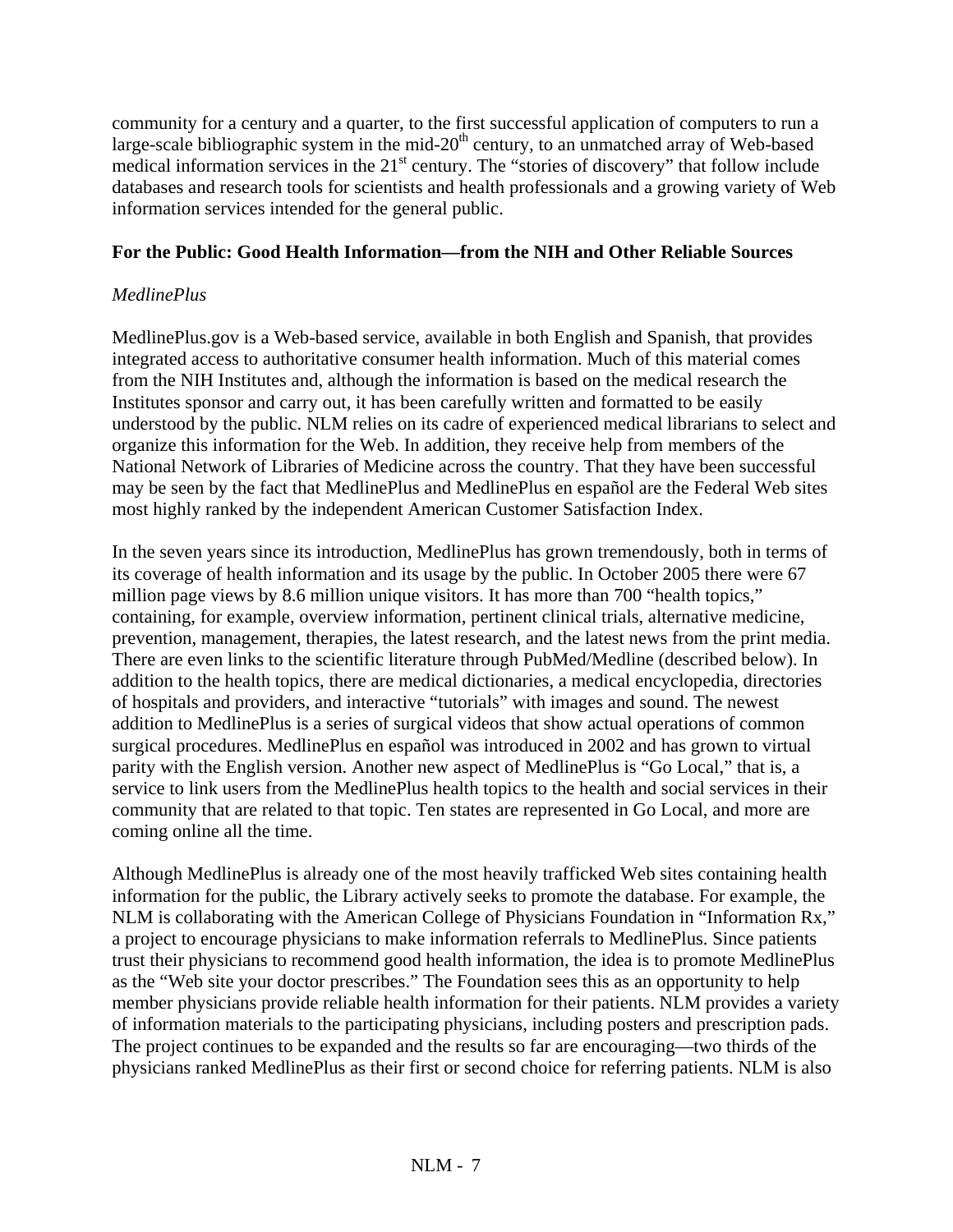working on a similar program in Florida with the members of the American Medical Association Foundation.

## *NIHSeniorHealth.gov*

NIHSeniorHealth.gov, another Web site for consumers, is maintained by the National Library of Medicine in collaboration with the National Institute on Aging. At present there are 22 topics of interest to seniors, prepared in cooperation with 9 NIH Institutes, including, for example, Alzheimer's Disease, balance problems, macular degeneration, shingles, and stroke. More topics are in preparation. There are also videos of inspiring "exercise stories" from seniors as old as 91. NIHSeniorHealth.gov contains information in a format that is especially usable by seniors. For example, the site features large print and easy-to-read segments of information repeated in a variety of formats—such as open-captioned videos and short quizzes—to increase the likelihood it will be remembered. NIHSeniorHealth.gov also has a "talking" function, which allows users the option of reading the text or listening to it as it is read to them.

## *ClinicalTrials.gov*

Launched in February 2000, ClinicalTrials.gov was created to give everyone easy access to information about human research studies. ClinicalTrials.gov has proven popular with the public, logging approximately 7 million page views/month by approximately 20,000 visitors daily. Without question, it has helped investigators to recruit patients, too. The site contains information on more than 23,500 federally and privately supported trials. It includes summaries of the purpose of each study, the recruiting status, criteria for patient participation, location(s) of the trial and specific contact information. ClinicalTrials.gov was originally implemented to fulfill legislative requirements that called for a registry of publicly and privately sponsored trials of investigational new drugs (IND) for serious or life-threatening diseases submitted to the FDA. However, ClinicalTrials.gov now serves broader functions as a trials registry. All trials, regardless of study design, sponsor, intervention type, or IND status, are accepted into the registry. In addition, sponsors are encouraged to submit links to peer-reviewed articles reporting results for completed trials. New features have been introduced to help users find studies in different ways, such as geographical area (Browse by Map) and patient recruitment status (Browse by Status).

In September 2004, the International Committee of Medical Journal Editors (ICMJE), whose members include editors from such prestigious publications as the *New England Journal of Medicine,* the *Journal of the American Medical Association* and *The Lancet*, announced a policy requiring trial registration as a condition of publication of the results of clinical trials. The response to the ICMJE requirements has been substantial: the number of registered trials at ClinicalTrials.gov increased by 81 percent from 13,000 to over 23,500 in five months (May to October 2005).

## *Genetics Home Reference*

Findings from the Human Genome Project have greatly increased the public's interest in genetics, but the technical data resulting from the Project can be overwhelming to those without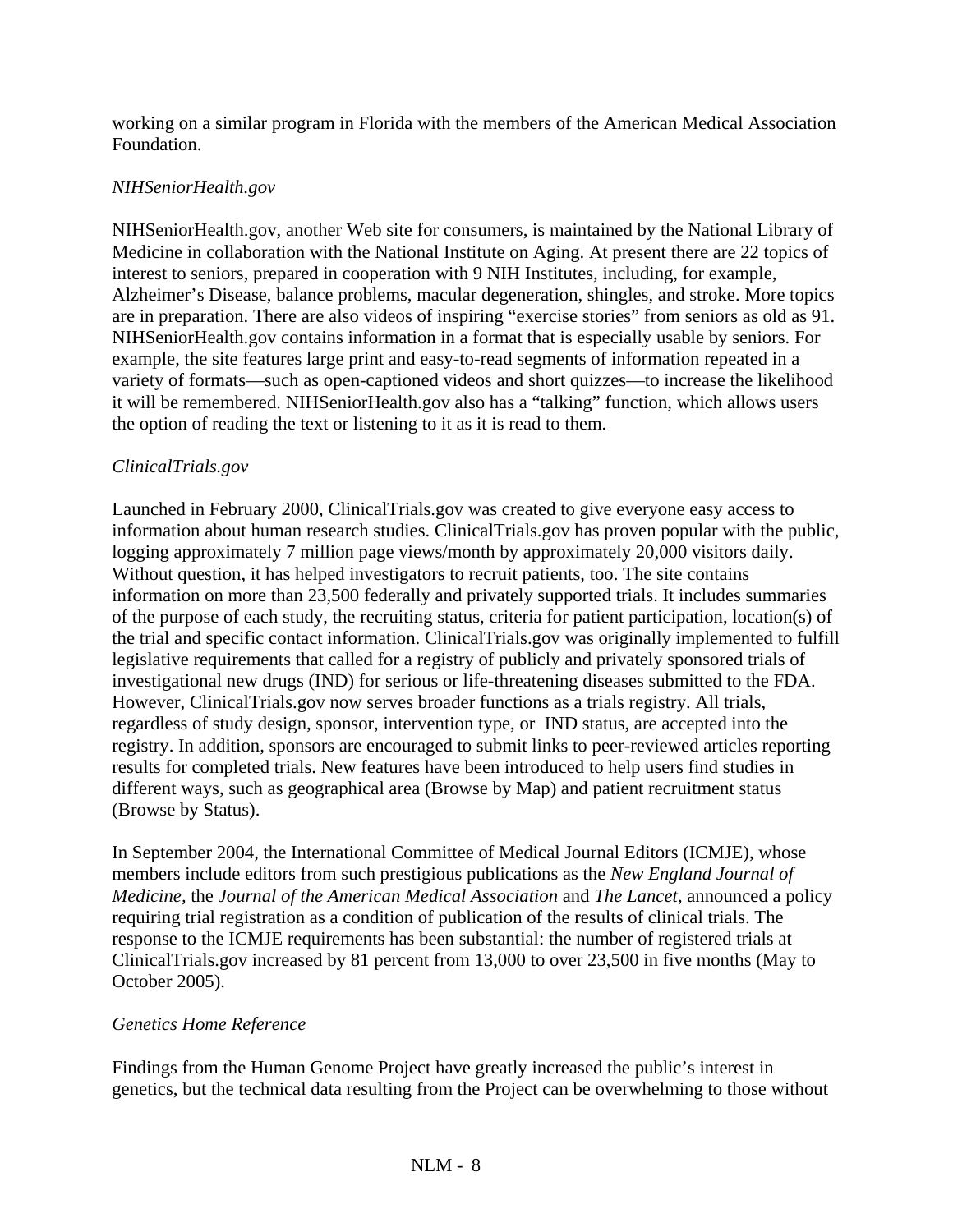formal training. The Genetics Home Reference is a Web-based information system intended to help with this problem. It provides brief, consumer-friendly summaries of genetic conditions and related genes and chromosomes. This information resource bridges consumer health information (for example, MedlinePlus) and bioinformatics data (for example Entrez Gene), and it links to many existing resources, both at NLM and at other reliable sites. At its launch in February 2003, Genetics Home Reference covered a handful of diseases that had a prominent genetic component. As of October 2005 it covered about 450 topics grouped in categories, for example, cancers, brain and nervous system, lungs and breathing, and digestive system. Understandability is a primary consideration for information in Genetics Home Reference, and all topics receive close review by experts before they are put in the database. An online handbook to help consumers understand genetics has been created and made available in the process. The Genetics Home Reference is developed and managed by NLM in close cooperation with other Federal health agencies, among them the Health Resources and Services Administration, National Cancer Institute, the National Human Genome Research Institute, and the Office of Rare Diseases.

### *Toxicology and Environmental Health*

The Library's Division of Specialized Information Services has introduced a number of Webbased information services for the general public. One of these is the colorful "Tox Town." Tox Town looks at an ordinary town and points out many harmful substances and environmental hazards that might exist there. Users can click on a town location, like the school, and see a colorful dollhouse-style cutaway view of that building. Toxic chemicals that might be found in the school are listed, along with links to selected Internet resources about school environments. There are similar cutaways for offices, factories, parks, and other locations. NLM has introduced several other versions of Tox Town that concentrate on the special problems found in a big city, the U.S.–Mexico border area, and a farm. There is also a new special section with information on toxic chemicals and disaster health concerns in the wake of Hurricane Katrina and Hurricane Rita. A related database, TOXMAP, is an interactive Web site that shows—on maps—the amount and location of certain toxic chemicals released into the environment in the United States. Unlike Tox Town, which is hypothetical, TOXMAP actually focuses on the geographic distribution of chemical releases, their relative amounts, and their trends over time. This release data comes from industrial facilities around the United States, as reported annually to the Environmental Protection Agency. TOXMAP is being used by public health professionals, public health students and faculty, librarians, community health nurses, and citizens who are concerned about the location of toxic chemicals in their neighborhood.

Another consumer information resource created by the Division of Specialized Information Services is the Household Products Database. This is a guide that provides easy-to-understand data on the potential health effects of more than 2,000 ingredients contained in more than 6,000 common household products. The database provides information on many of these substances and their potential health effects, in consumer-friendly language. For convenience in searching, the products are categorized—auto, inside the home, personal care, pet care, etc. The Household Products Database has proved to be popular with the media, and there have been a number of newspaper and magazine articles about it. For more technical information, users can launch a search for a product or ingredient from the product's page into NLM's TOXNET®, a cluster of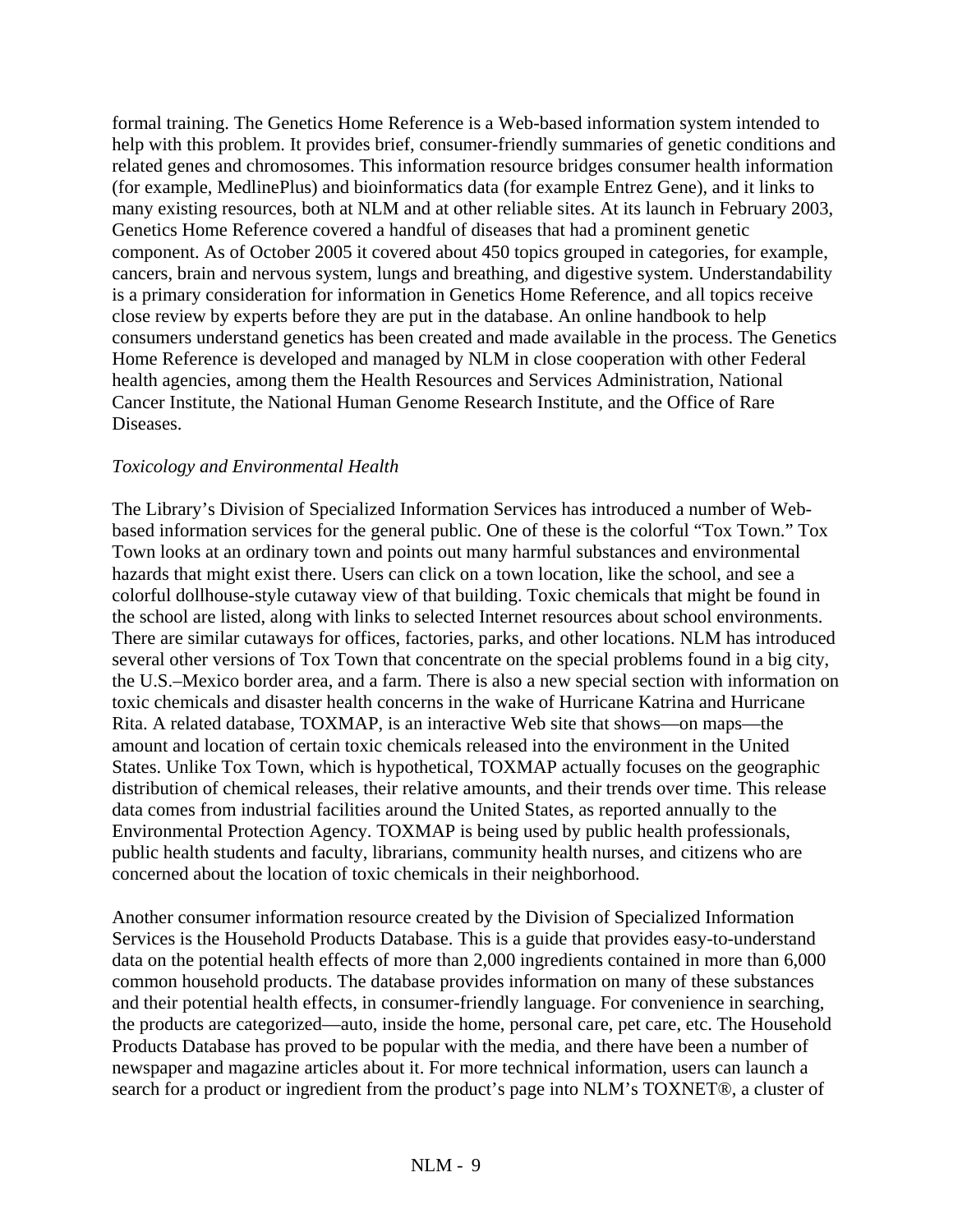databases with scientific information on toxicology, hazardous chemicals, and related information.

## *Profiles in Science*

Profiles in Science® is a unique site that celebrates twentieth-century leaders in biomedical research and public health. It makes the archival collections of prominent scientists, physicians, and others who have advanced the scientific enterprise available to the public through modern digital technology. It promotes the use of the Internet for research and teaching in the history of biomedical science. Many of the collections have been donated to NLM and contain published and unpublished items, including books, journal volumes, pamphlets, diaries, letters, manuscripts, photographs, audiotapes, video clips, and other materials. Each digital collection on the Profiles site consists of two major parts. The first part is an exhibit composed of introductory narratives on the scientist's life and work and a selection of noteworthy documents (text, audiotapes, video clips and photographs). This exhibit is particularly designed for students and those with little background in science. The second part consists of additional documents from the scientist's papers, available through a search engine and in alphabetical and chronological "views." The Profiles in Science collections are particularly strong in the areas of cellular biology, genetics, and biochemistry, but also reflect issues in such areas as health and medical research policy, the application of computers in medicine, science education, and the search for extraterrestrial life. Among the sixteen notables included are profiles on Joshua Lederberg, Albert Szent-Györgyi, and Francis Crick.

## *Special Populations*

One "special population," seniors, and the popular database, NIHSeniorHealth.gov, have already been discussed. Another subset of our population, those whose primary language is Spanish, has also been noted, with MedlinePlus en español. NLM has also created other Web-based information services for specialized populations. Among these are American Indian Health, Arctic Health, and Asian American Health. These sites contain extensive information about diseases and conditions for both the public and health professionals of special concern to those populations and links to organizations and government agencies that can provide assistance. One way these services differ is their emphasis on traditional healing and complementary medicine.

## **Information Services for Health Professionals and the Scientific Community**

## *PubMed/Medline*

In 1879 the Library began publishing the *Index Medicus,* a listing of medical journal articles. This was, at the time, an unprecedented undertaking, and came to be recognized as one of the major U.S. contributions to 19<sup>th</sup> century medicine. Almost a century later, the references to journal articles were computerized and made available through an online service called Medline. Medline was the first successful marriage of a large reference database with a national telecommunications network. Originally, trained librarians were required to search the database. However, in the eighties, NLM introduced "Grateful Med," a software program created by the NLM that one could load onto a PC and, equipped with a modem and a password, search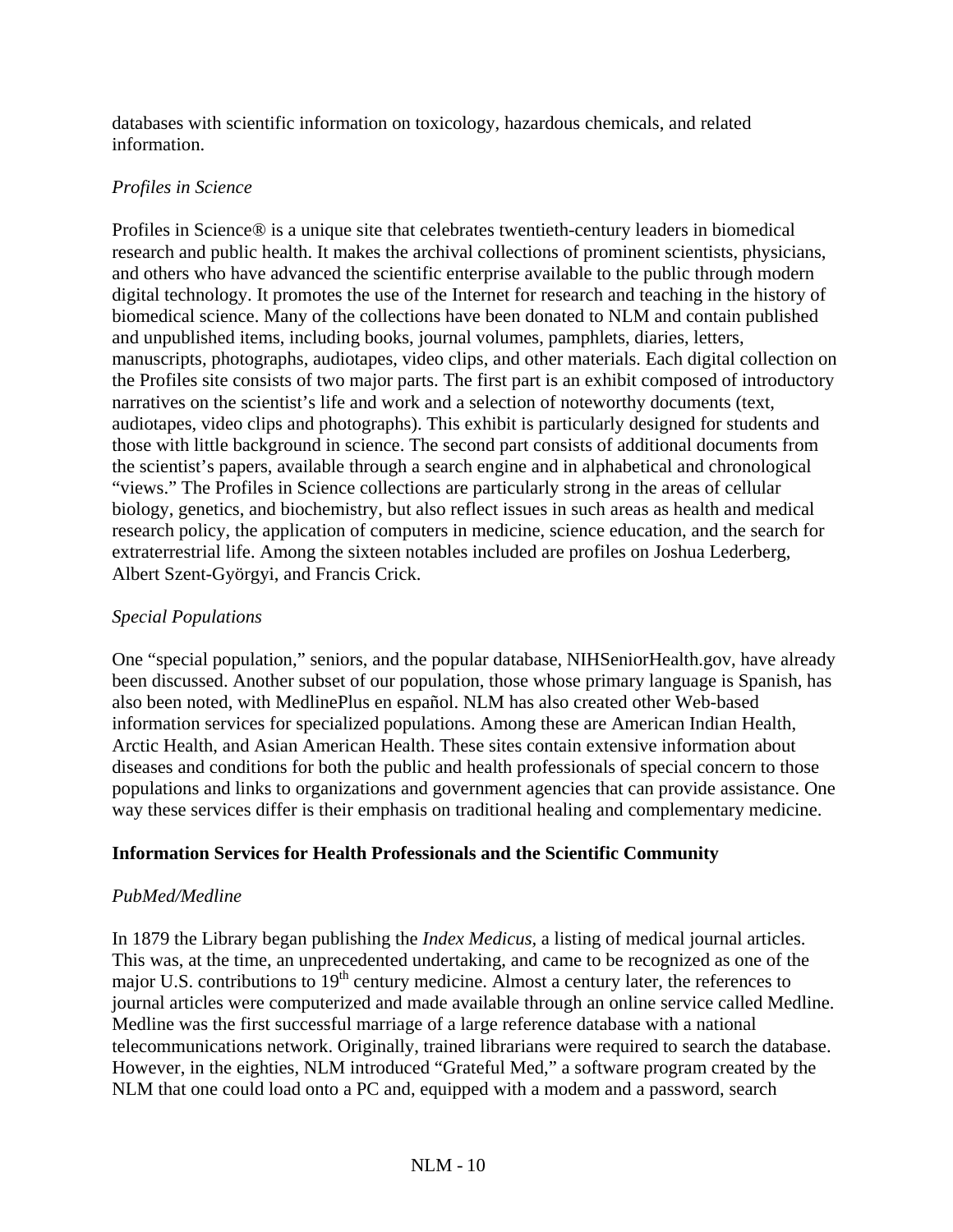Medline right from one's home, office, or laboratory. Grateful Med was eagerly snapped up not only by librarians but also by health professionals, scientists, students, lawyers, medical journalists and others, who saw the average charge of \$2 per Medline search as a bargain.

In 1997, free Medline searching via the World Wide Web was introduced using a new system called PubMed®. PubMed is a sophisticated yet easy to use literature retrieval system developed by NLM's National Center for Biotechnology Information to provide access to citations and abstracts for biomedical science journal literature. For the first time, anyone with access to the Web could search freely through what is now a database of more than 15 million references and abstracts for medical journal articles from the 1950s to the present. Usage of PubMed/Medline by the scientific and lay communities has grown considerably since its introduction in 1997, to over 2.8 million searches per day.

PubMed also links to the sites of participating publishers so that users can retrieve full-text articles from 5,000 journals. Where links to electronic full text are not available, the user may use PubMed to place an online order for an article directly from a library in the National Network of Libraries of Medicine. PubMed allows users to customize their access, for example with an option to automatically update and e-mail search results from user-saved searches. A spell check feature was added to PubMed that provides the user with choices of alternate spellings for search terms. The ability of medical scientists and health professionals to have instant access to scientific articles (some free, some with a modest charge) is unparalleled and not matched by any other scientific discipline. The National Institutes of Health Web site is the second most heavily trafficked site in the Federal Government, and the NLM databases account for the major share of that use.

## *PubMed Central*

PubMedCentral® (PMC) is a Web-based repository of biomedical journal literature providing free and unrestricted access to the full-text of articles. This repository is based on a natural integration with the existing PubMed biomedical literature database of references and abstracts. Currently, PMC contains over 500,000 full-text articles from 214 biomedical journals. Recent additions have come from newly published material as well as from digitizing back issues that previously were only available in printed form. Among the journals recently joining PMC was the first journal from the UK Wellcome Trust's collaborative effort to digitize the complete backfiles of a number of important and historically significant medical journals. In addition to creating a digital copy of every page in the backfiles, the digitization process will also create a PDF file for every discrete item (article, editorial, letter, advertisement, etc.) in the archive, and use optical character recognition technology to generate searchable text. NIH's Public Access policy to publications resulting from NIH-funded research went into effect on May 2, 2005. NCBI designed and implemented the NIH Manuscript Submission system and is responsible for archiving the manuscripts in the PubMedCentral database. The system provides a quick and easy-to-use system for manuscript submission. Creating such digital archives as PubMedCentral to ensure that the world's biomedical literature is properly recorded and available for future generations, is an important NLM responsibility.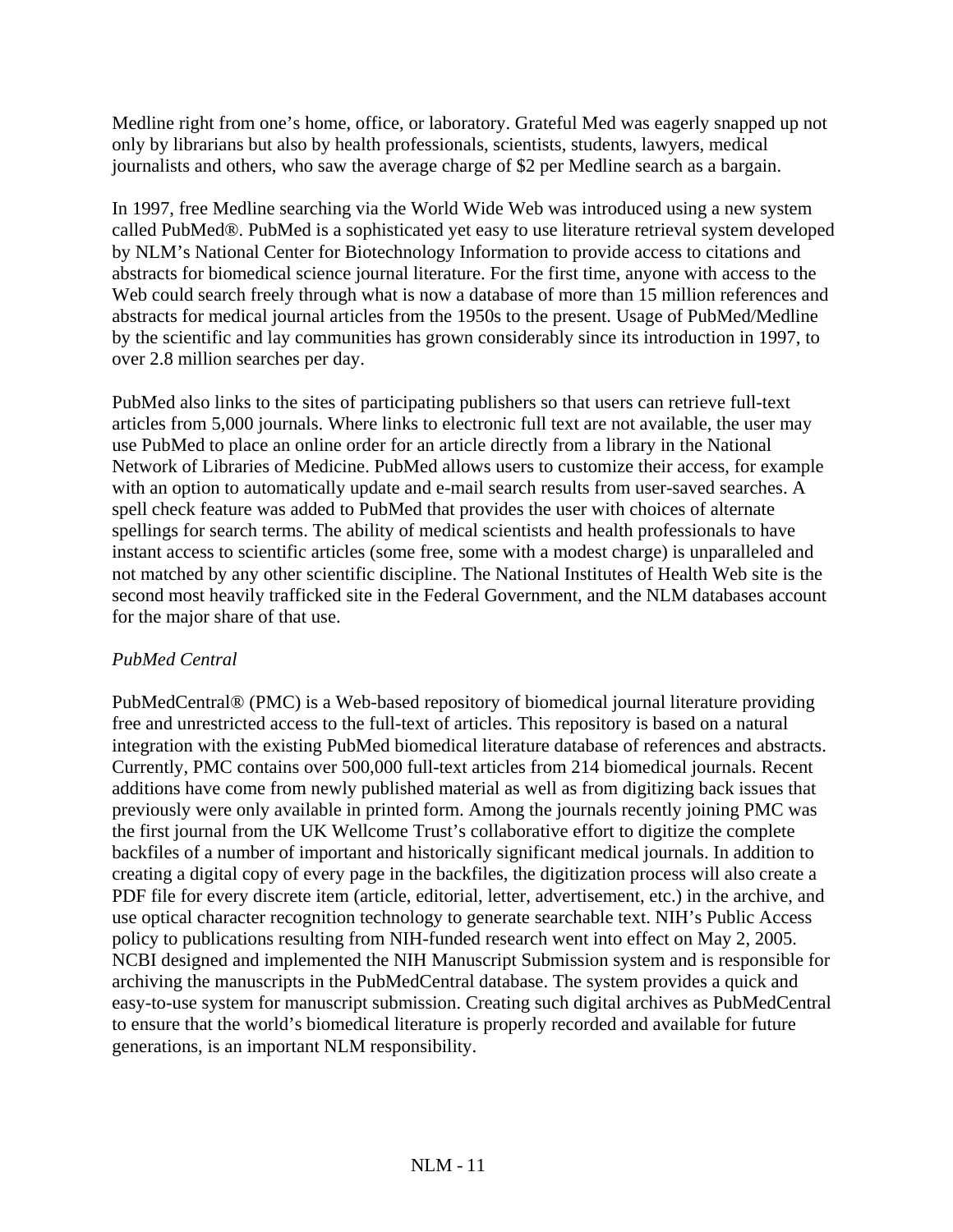### *GenBank*

GenBank® is the NIH genetic sequence database, an annotated collection of all publicly available DNA sequences. NLM's National Center for Biotechnology Information is responsible for all phases of GenBank production, support, and distribution, including timely and accurate processing of sequence records and biological review of both new sequence entries and updates to existing entries. Integrated retrieval tools allow seamless searching of the sequence data housed in GenBank and provide links to related sequences, bibliographic citations, and other resources. Such features allow GenBank to serve as a critical research tool in the analysis and discovery of gene function as well as discoveries that lead to identification and cures for a number of diseases. One recent example (November 2005) of the use of NCBI sequence databases was in the identification of the first polio case in the U.S. since 1999. The state health laboratory in Minnesota had isolated an unknown virus from a hospitalized child from an Amish community. When the laboratory determined the virus's DNA code, they went to the Web, searched against the 55 million DNA sequences at NCBI and found a match to the polio virus used in the Sabin oral vaccine. "Bingo," said the laboratory's director, "It was a 98 percent match. We knew we had nailed it."

Important sources of data for GenBank are direct sequence submissions to NCBI from thousands of individual scientists and genome sequencing centers prior to publication. GenBank indexers with specialized training in molecular biology create the GenBank records and apply rigorous quality control procedures to the data. Records submitted to NCBI's international collaborators in the United Kingdom and Japan are shared through an automated system of daily updates. Other cooperative arrangements, such as those with the U.S. Patent and Trademark Office for sequences from issued patents, augment the data collection effort and ensure the comprehensiveness of the database. GenBank reached a total of 100 billion bases this year, a milestone for the database and its collaborators.

### *Resources to Support Genome Analysis*

The National Center for Biotechnology Information has developed a suite of genomic resources to support comprehensive analysis of the human genome, as well as the complete genomes of several model organisms. Specialized tools and databases have also been designed to facilitate researchers' use of this data. NCBI maintains an expanding collection of specialized, yet integrated, database repositories that collectively capture and redistribute the biological relationships between genome sequences, expressed mRNAs and proteins, and individual sequence variations. Examples:

- NCBI's Web resource, "Human Genome Resources," serves as a nexus for the collection and storage of genomic human data. This site provides access to information on sequencing efforts and various other types of resources, such as chromosome-specific mapping information, cytogenetics, and genome similarity plotting.
- The Reference Sequence (RefSeq) database is a comprehensive, integrated, nonredundant set of sequences, including genomic DNA, gene transcript (RNA), and protein products for 3,000 major research organisms. These standard sequences serve as a basis for medical, functional, and diversity studies by providing a stable reference for gene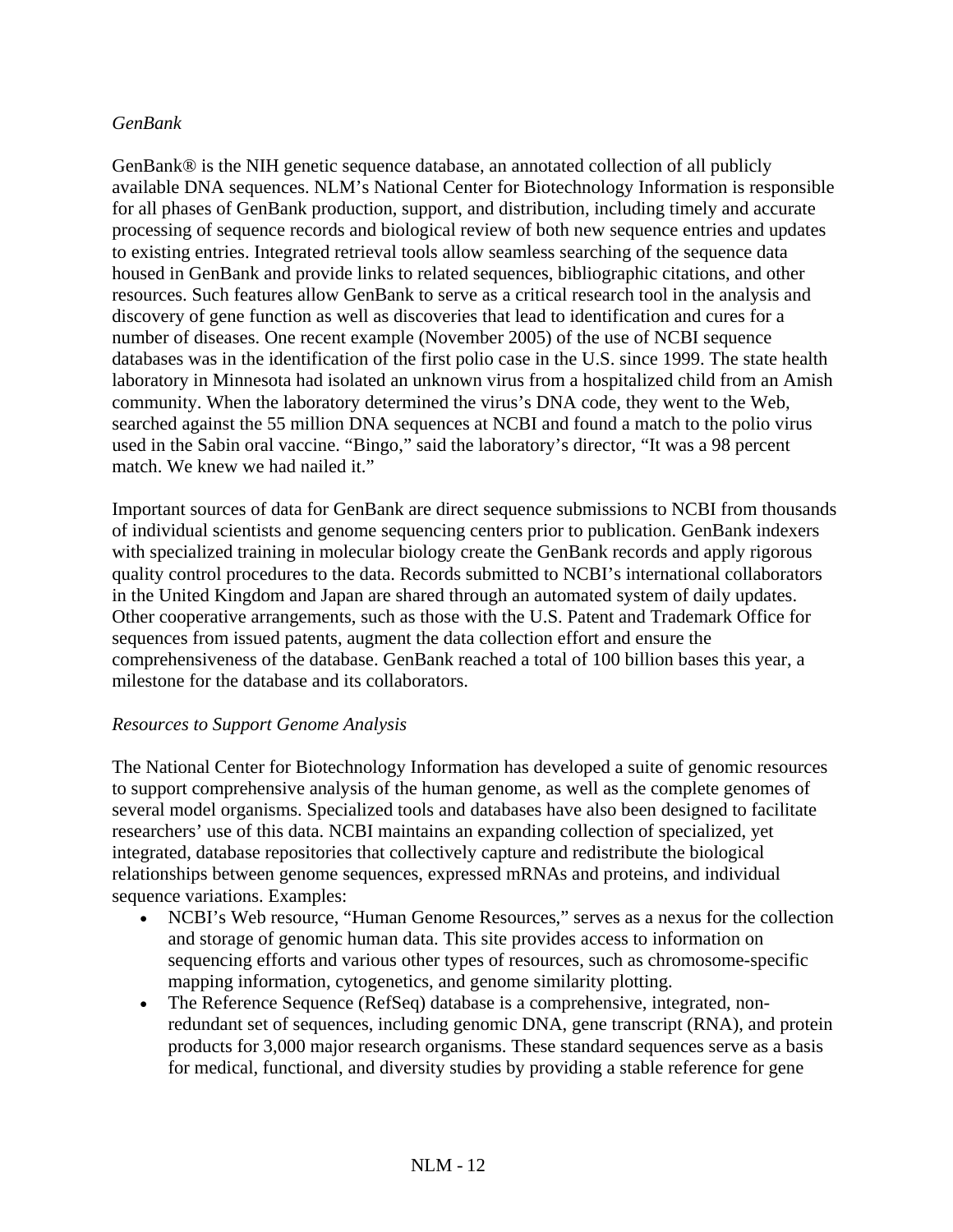identification and characterization, mutation analysis, expression studies, polymorphism discovery, and comparative analysis.

- Entrez Gene integrates information about 1.3 million genes and gene features annotated on RefSeq making it easier for researchers to find and interpret gene-specific information.
- The Map Viewer is a heavily used tool for genome research, enabling researchers to visualize the genome in its entirety as well as down to the DNA base level. Users can search for genes or gene markers by submitting a query against the entire genome of an organism or against specific regions. Results can be displayed graphically providing the sequence context for the match and linked data to other regions or to other organisms
- Genes and Disease is a collection of articles designed to educate the lay public and students on how genes are inherited and cause disease and how an understanding of the human genome will contribute to improving diagnosis and treatment of disease. This collection, part of the NCBI Books site, contains descriptions for over 150 genetic diseases and links to databases and organizations for additional information.
- OMIM is an electronic version of Dr. Victor McKusick's "Mendelian Inheritance in Man," a catalog of human genes and genetic disorders. The database, produced at the Johns Hopkins School of Medicine, contains over 15,500 detailed descriptions of genetic disorders as well as maps showing the cytogenetic location of disease genes.
- The GeneTests database produced at the University of Washington is now being supported by contract from NCBI. GeneTests is used more than 25,000 times a day by genetics counselors and physicians for its comprehensive genetic disease descriptions and for locating genetics clinics and testing laboratories.

## *Grant Support for Training*

NLM remains the principal source of support nationally for research training in the field of biomedical informatics. This support is especially important as rapidly moving technology in health care and biomedical research requires investigators who understand biomedicine as well as fundamental problems of knowledge representation, decision support, and human-computer interface. Through the Library's Extramural Programs Division, five-year institutional training grants support pre-doctoral, post-doctoral, and short-term trainees in 18 programs across the country. In total, 27 institutions provide training with NLM funds, supporting almost 300 trainees. Collectively, the programs emphasize training in clinical informatics, bioinformatics and computational biology, and public health informatics. In a related program, the NLM and the Robert Wood Johnson Foundation have recently formed a partnership to support training in public health informatics. Through a \$3.6 million grant from the Foundation, four existing NLMfunded training sites received supplemental awards to develop formal training tracks in public health informatics and for support of trainees in these tracks.

## **SCIENCE ADVANCES**

## *PubChem: A Milestone on the NIH Roadmap*

A critical need in biomedical research, as identified in the NIH Roadmap Initiative, is a repository for what are called "small molecules," which are crucial in drug development. Small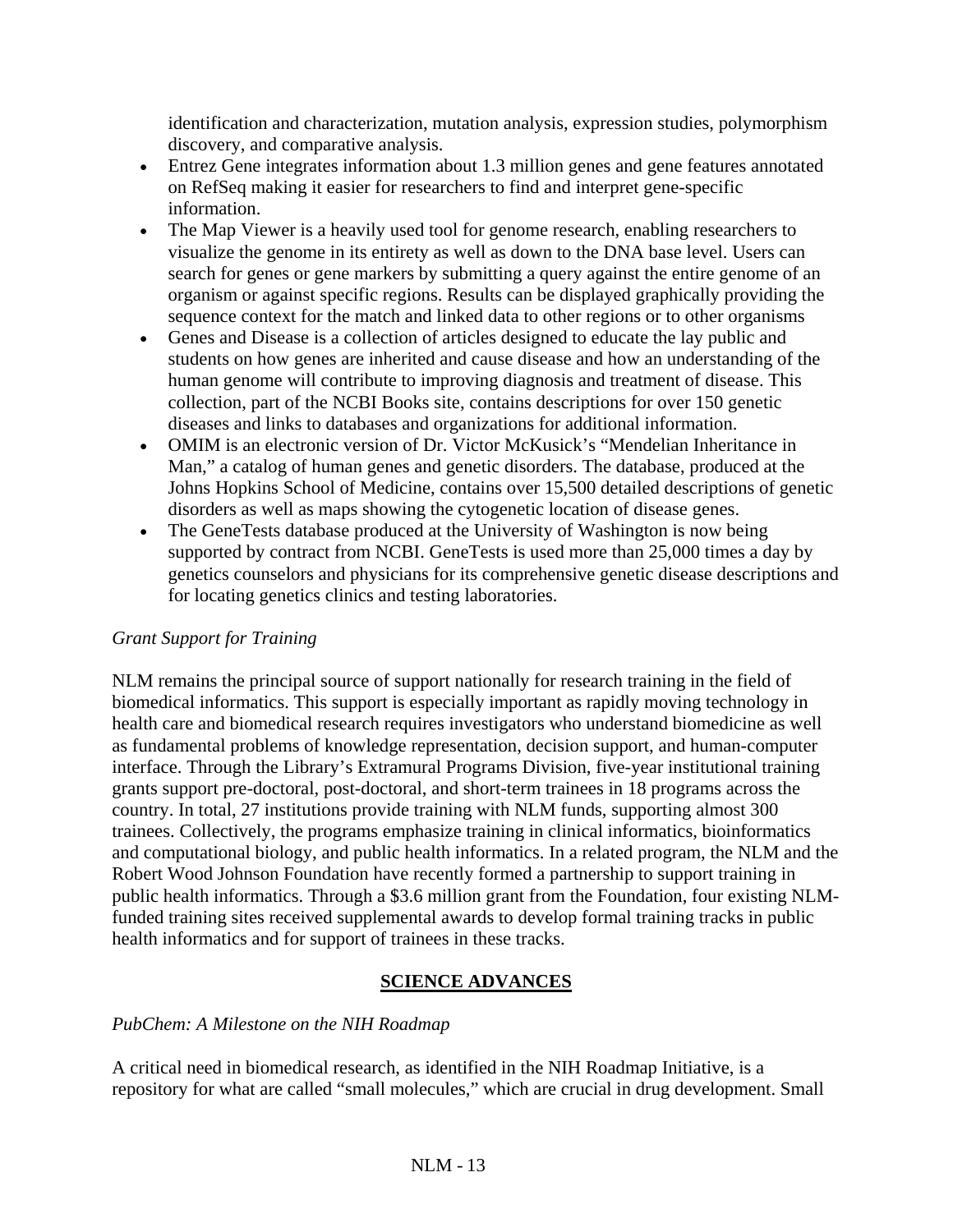molecules are responsible for the most basic chemical processes that are essential for life, such as those that produce energy for the cell and those that carry messages to cells and their components. Considering their basic role in the cell, it comes as no surprise that small molecules often play an essential role in the attack of a pathogen, or in the cell's response to the attack. Most therapeutic drugs are small molecules that interact with macromolecules and influence their behavior. It is therefore of great importance to link small molecules and their chemistry to the structures of large macromolecules, such as the protein and DNA structures found in NCBI's biological databases and in the scientific literature.

The new PubChem does this. It is a key component of the NIH Roadmap project in Molecular Libraries and Imaging. PubChem links the small molecules to their biological functions and to the macromolecules with which they interact. The PubChem suite—Substance, Compound, and BioAssay—contain substance information, small molecule structures, and bioactivity data, such as the results of high-throughput biological screening experiments. The PubChem suite of databases is part of Entrez, NCBI's search and retrieval system, which provides compound neighboring, and allows searches by structural similarity or bioactivity. Structures stored within PubChem Compound are clustered and cross-referenced by identity and similarity groups. Additionally, calculated properties and descriptors are available for searching. PubChem's chemical structure records are linked to other NLM databases such as the PubMed database of scientific literature, and NLM's protein 3D structure Molecular Modeling Database. At present, PubChem includes over 7.5 million records for small molecules with over 5 million molecular structures. PubChem has built its database of small molecule structures, properties, and activities from data in public, academic, and commercial resources (including NLM's ChemIDplus, the National Cancer Institute's Developmental Therapeutics Program, and the National Institute of Standards and Technology's Mass Spectral Library). Data from NIH-funded small-molecule screening centers will add key information on biological properties.

## *A New Information Tool to Combat the Influenza Virus*

More than 30,000 Americans die each year of flu-associated disease (JAMA 289:179-186, 2003. In the past 100 years there have been three major pandemics which affected between 20% and 40% of the world's population in a single year. The Spanish Flu pandemic of 1918–1919, for example, affected over 200 million people, killing more than 50 million worldwide (Bull. Hist. Med. 76: 105-115, 2002. Notable pandemics also occurred in 1957 and 1968. A detailed understanding of the causes of influenza epidemics and pandemics is crucial to their control. The development of vaccines for influenza, however, presents a problem. Because the virus changes from year to year, vaccines that target last year's virus are usually ineffective against this year's variants. Recently, advances in molecular biology, genomic sequencing, and genomic analysis have begun to provide insights into the processes leading to rapid changes in the influenza virus.

As a foundation for such studies, the National Institute of Allergy and Infectious Diseases (NIAID), in collaboration with the NCBI and several other partners, has funded the Influenza Genome Sequencing Project which aims to deposit a large number of influenza sequences into NCBI's GenBank sequence database. To date, the project has generated over 3000 influenza sequences including those for more than 150 complete influenza genomes. To help researchers make the best use of this data, NCBI's Influenza Virus Resource links the NIAID project data to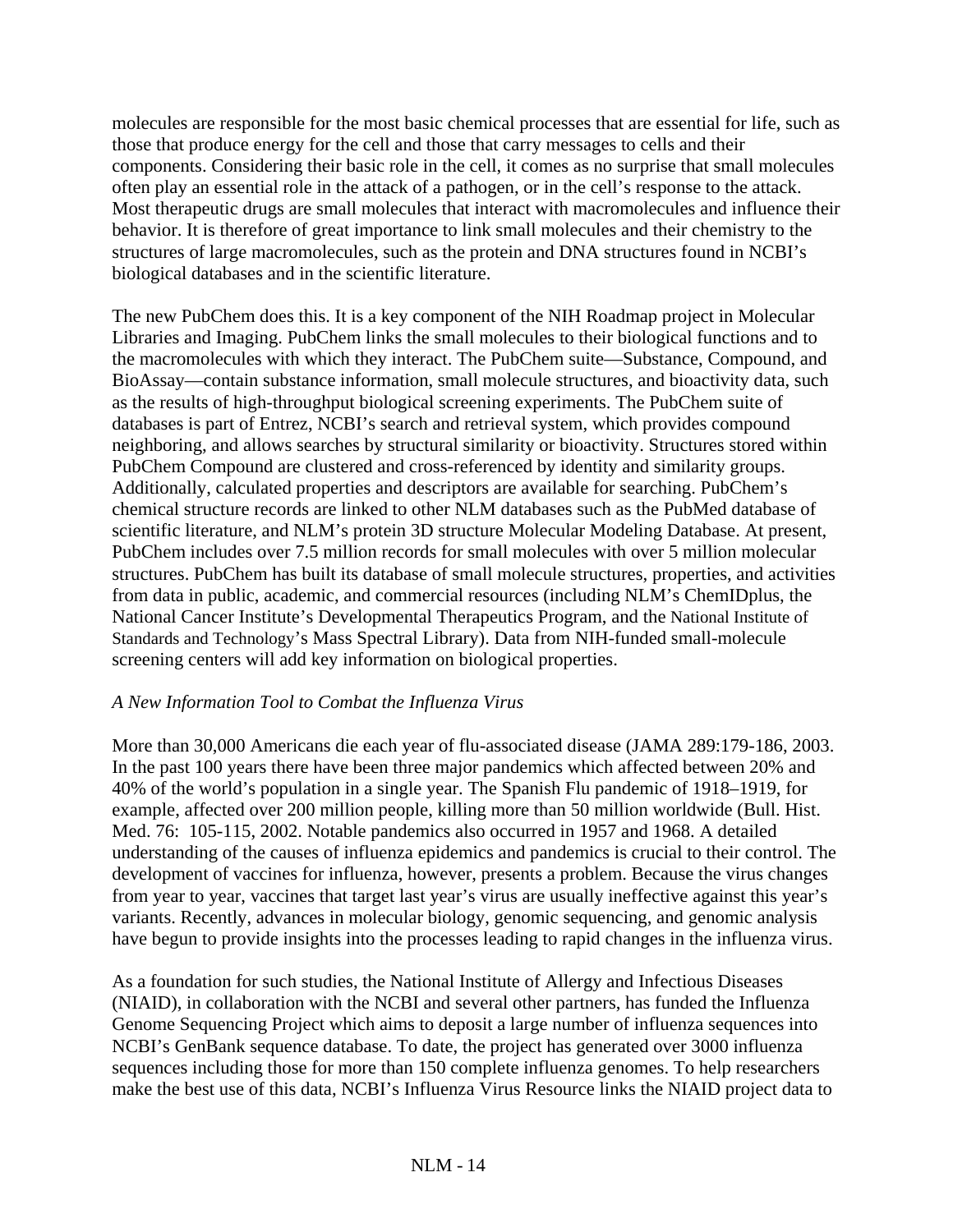the most recent scientific literature on influenza as well as to a number of online analysis tools and databases, including influenza sequences in GenBank and RefSeq.

Research using the tools of genomic analysis can lead to the discovery of important mechanisms of viral change. Initial work reveals the process of influenza viral evolution to be complex, and further progress depends on the collection of more extensive datasets and the further integration of new sequence data with other biological information. As the data accumulates and the analyses progress, the discoveries made will ultimately lead to better prediction of large-scale outbreaks, more effective vaccine design, and the saving of many human lives.

## *A New Tool for the Rapid, Reliable Analysis of DNA*

The NCBI and the National Institute of Justice (NIJ) have worked together to develop public domain software to make forensic analyses of DNA profiles rapid and reliable. The need for such software was evident in case of the thousands of victims of the World Trade Center attacks. The need, however, is broader than just the identification of victims of disasters. It extends to the need for independent review of DNA profiles for convicted felons in state DNA profile databases. The problem is a challenging one because of the variation in the equipment and forensic procedures employed by regional laboratories. Effective software, in addition to processing the data rapidly, must be robust enough to adapt to the changing biases in the forensic data resulting from these variable laboratory environments.

To meet this need, scientists at NCBI and NIJ have developed a software package called the Open Source Independent Review and Interpretation System (OSIRIS). When used in conjunction with a forensic laboratory's data collection software, OSIRIS rapidly assesses the accuracy of forensic analyses and measures the conformance of the raw data to quality control standards, flagging problems in the data and automatically highlighting informative data features. OSIRIS then enables both the data and its interpretation to be exported in a structured manner to facilitate latter reanalysis and to provide shared access between authorized parties. Shared access to the data allows quality management by state labs and regulatory agencies, reduces caseloads through automated review, and leads to increased throughput without compromising accuracy. OSIRIS is rapid—it can handle about 10,000 analyses in 2½ minutes while it typically takes a technician 20 minutes to do a single analysis. The software is now being tested within five collaborating forensic DNA laboratories, and it is being used to assist in the analysis and validation of forensic data from the Gulf Coast states in the aftermath of Katrina.

## **OTHER AREAS OF INTEREST**

## *NLM and Disaster Management*

NLM has actually been involved in disaster response and management since the late 1960s, when the Library's Specialized Information Services Division was established as the U.S. government focal point for information on toxic substances and environmental health. The Library's services in this area have been used in such emergencies as the gas leak disaster in Bhopal, India, in the eighties, and Hurricane Mitch and the earthquakes in Central America in the nineties. In the aftermath of September 11, 2001, NLM increased the focus on use of information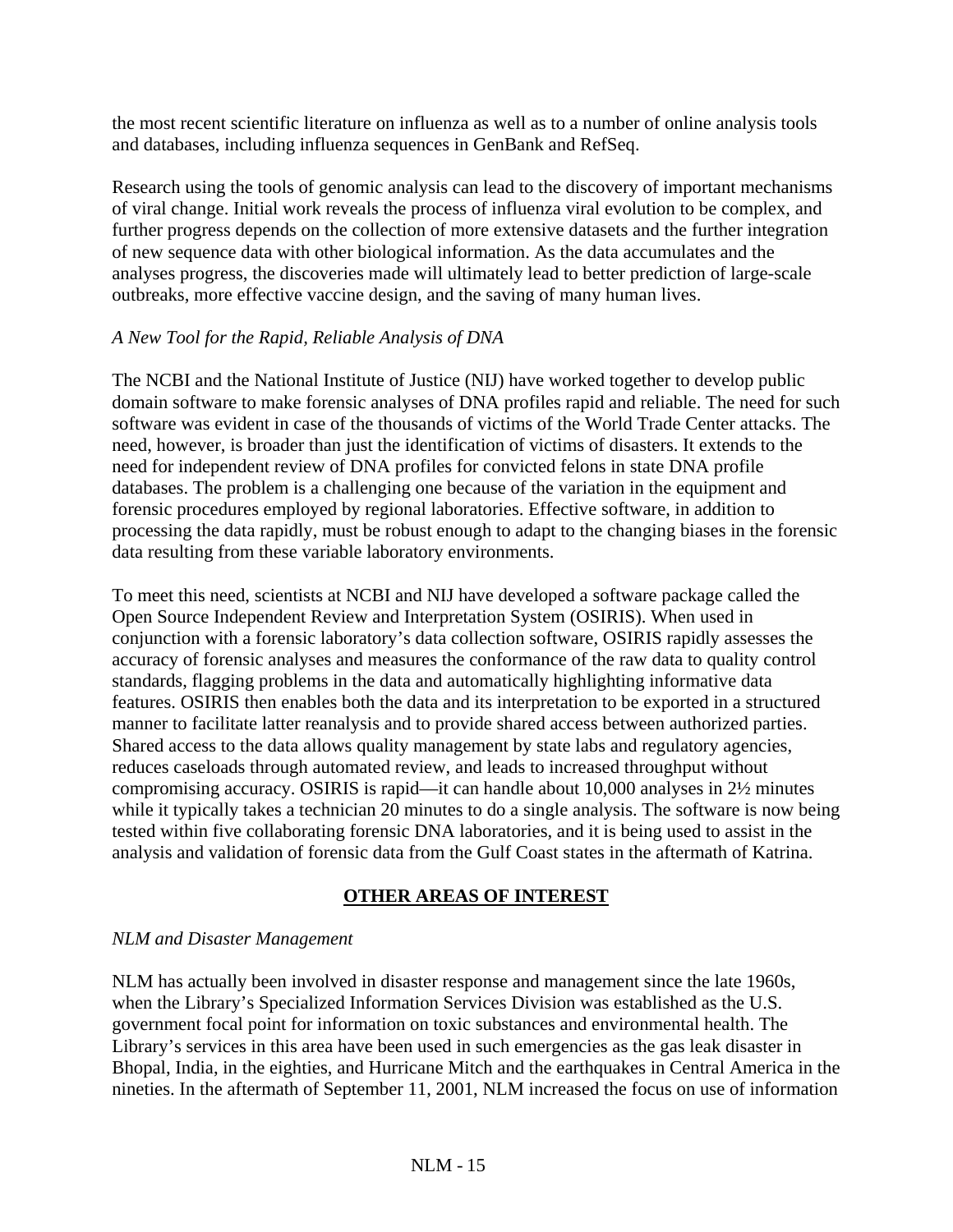services and technology to enhance disaster response and management (defined to encompass all types of natural and manmade disasters) in its extramural and intramural activities. Some of these activities include:

- The development of OSIRIS to identify victims' remains via DNA, described above.
- Four grant programs to support information management during natural disasters or terrorist attacks, including one explicitly named Informatics for Disaster Management Grants.
- WISER (Wireless Information System for Emergency Responders) provides information via mobile devices to help identify unknown harmful substances to those responding to chemical emergencies. WISER was used in Louisiana after Hurricane Katrina.
- NLM itself has taken steps to protect its databases and information services from outside attack or interference, including establishing an extensive off-site backup facility.

## *Standards for Electronic Health Records*

As part of its Unified Medical Language System® (UMLS) project, the National Library of Medicine produces and distributes vocabulary databases and software tools designed to assist informatics researchers and system developers in automated interpretation and integration of medical knowledge and health data. Chief among the UMLS resources is the Metathesaurus, which links and provides 4.7 million concept names for 1.2 million concepts from 114 vocabularies in a single database format. The UMLS serves as a common distribution vehicle for standard code sets and vocabularies needed for administrative transactions and electronic health records, as well as a resource for advanced natural language processing, automated indexing, and enhanced information retrieval.

Building on two decades of UMLS experience, the National Library of Medicine serves as an HHS coordinating center for standard clinical vocabularies. NLM licenses SNOMED CT® clinical terminology for US-wide use; funds the ongoing development of LOINC standard identifiers, names, and codes for clinical tests and results; builds and maintains the RxNorm clinical drug vocabulary. The Library works closely with the Office of the National Coordinator for Health Information Technology and relevant federal agencies and organizations to align health data standards into an effective interlocking set and to promote more rapid adoption of standards-based electronic health records to facilitate patient care, public health surveillance, and clinical research.

In FY 2005, NLM served as the operational home for the Commission on Systemic Interoperability, established by the Medicare Modernization Act of 2004 to develop an overall strategy for achieving interoperable electronic health records. The Commission, with members appointed by the President and leaders in the House and Senate, delivered its final report in October 2005. Its recommendations will inform the work of the American Health Information Community, recently established by the Secretary of Health and Human Services to advise on specific priority action steps to achieve interoperable, digital health records.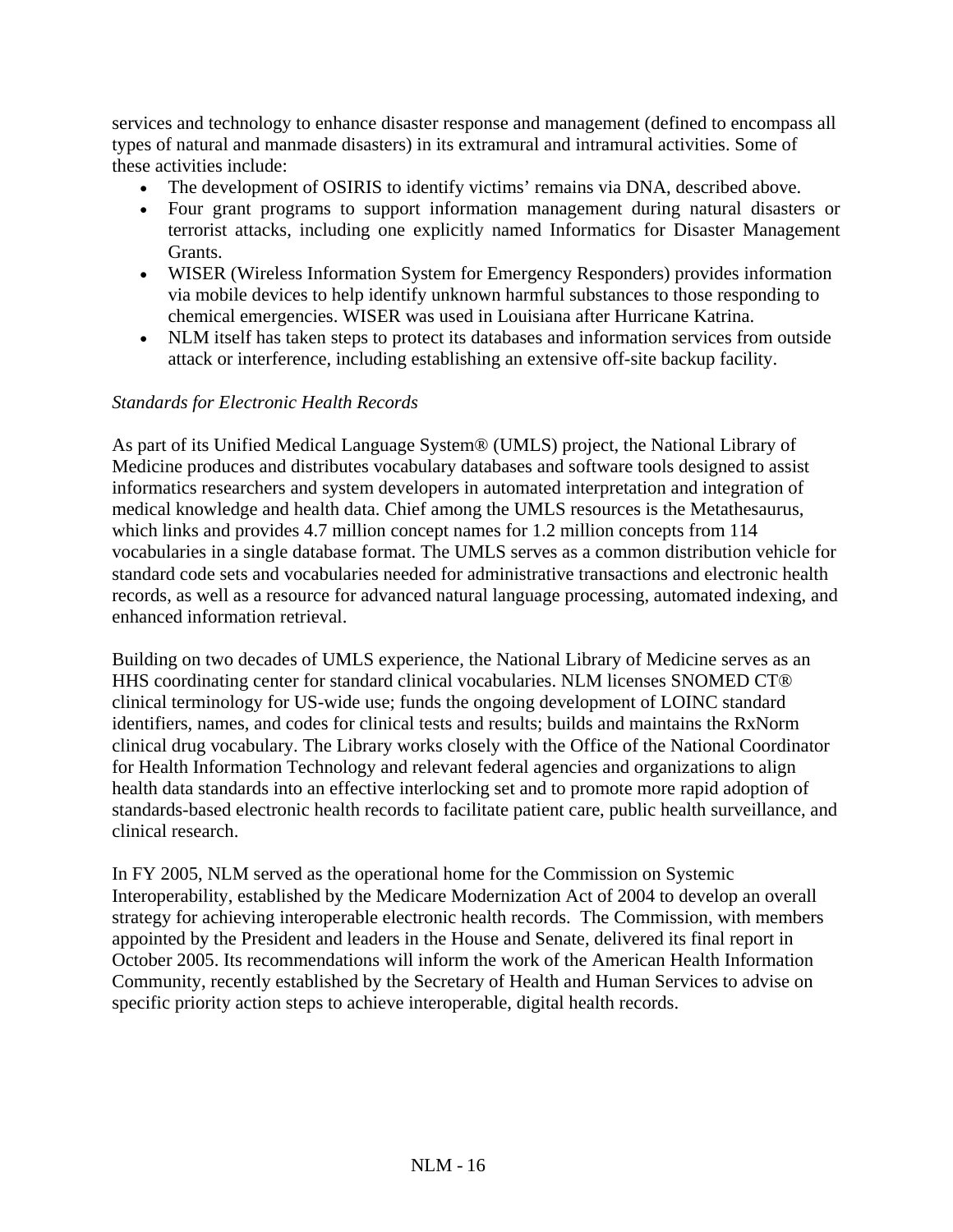### *Long Range Planning*

The National Library of Medicine, 20 years ago, published a long range plan that has proved to be of enormous benefit to the institution. Out of it grew such initiatives as the Visible Human Project, the National Center for Biotechnology Information, and the recommendation that the Library engage in an outreach campaign to reach minority and other underserved health professionals. The Library is now engaged in a similar planning exercise for the next quarter century. Leaders from across the spectrum of health and medicine are meeting at the Library to consider four major themes: NLM resources and infrastructure for the  $21<sup>st</sup>$  century, NLM outreach to the underserved in the  $21<sup>st</sup>$  century, NLM support for clinical and public health systems for the  $21<sup>st</sup>$  century, and NLM support for genomics in the  $21<sup>st</sup>$  century. The plan will be reviewed by the NLM Board of Regents and published in 2006.

## **NLM BUDGET POLICY**

The Fiscal Year 2007 budget request for the NLM is \$313,269,000, a decrease of \$1,641,000 and .5 percent less than the FY 2006 Appropriation. Included in the FY 2007 request is NLM's support for the trans-NIH Roadmap initiatives, estimated at 1.2% of the FY 2007 budget request. A full description of this trans-NIH program may be found in the NIH Overview.

A five year history of FTEs and Funding Levels for NLM are shown in the graphs below. Note that as the result of several administrative restructurings in recent years, FTE data is non comparable.



The request continues to support health care applications; improve consumer health initiatives; utilize advanced computer and communications technologies; emphasize support for library operations; funds grants in training, medical informatics, biotechnology and other research developments activities.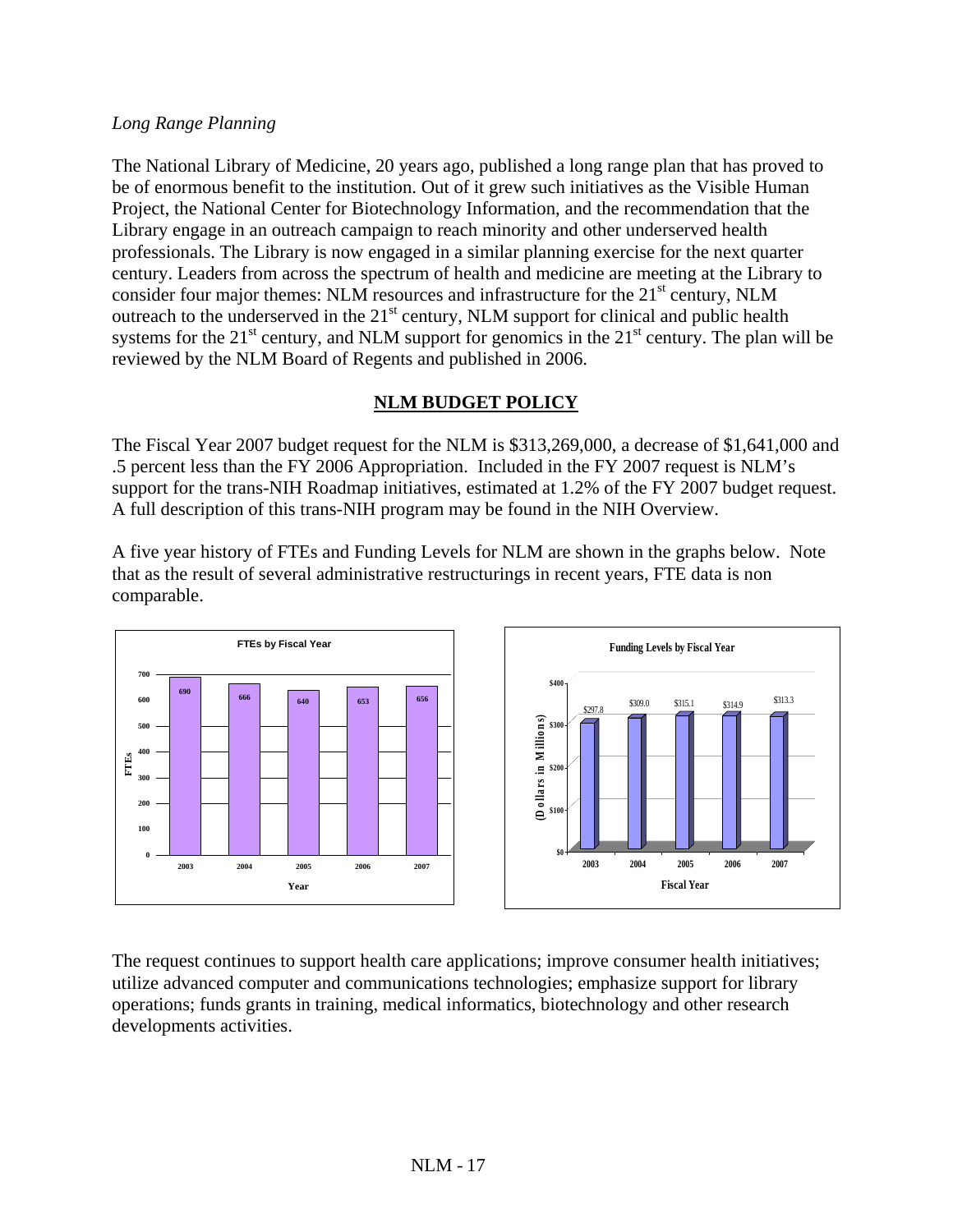NIH must nurture a vibrant, creative research workforce, including sufficient numbers of new investigators with new ideas and new skills. In the FY 2007 budget request for NLM, \$450,000 will be used to support 5 awards for the new K/R "Pathway to Independence" program.

NLM will also support the Genes, Environment, and Health Initiative (GEHI) to: 1) accelerate discovery of the major genetic factors associated with diseases that have a substantial public health impact; and 2) accelerate the development of innovative technologies and tools to measure dietary intake, physical activity, and environmental exposures, and to determine an individual's biological response to those influences. The FY 2007 request includes \$530,000 to support this project.

The FY 2007 budget request for NLM by budget activity is illustrated below.

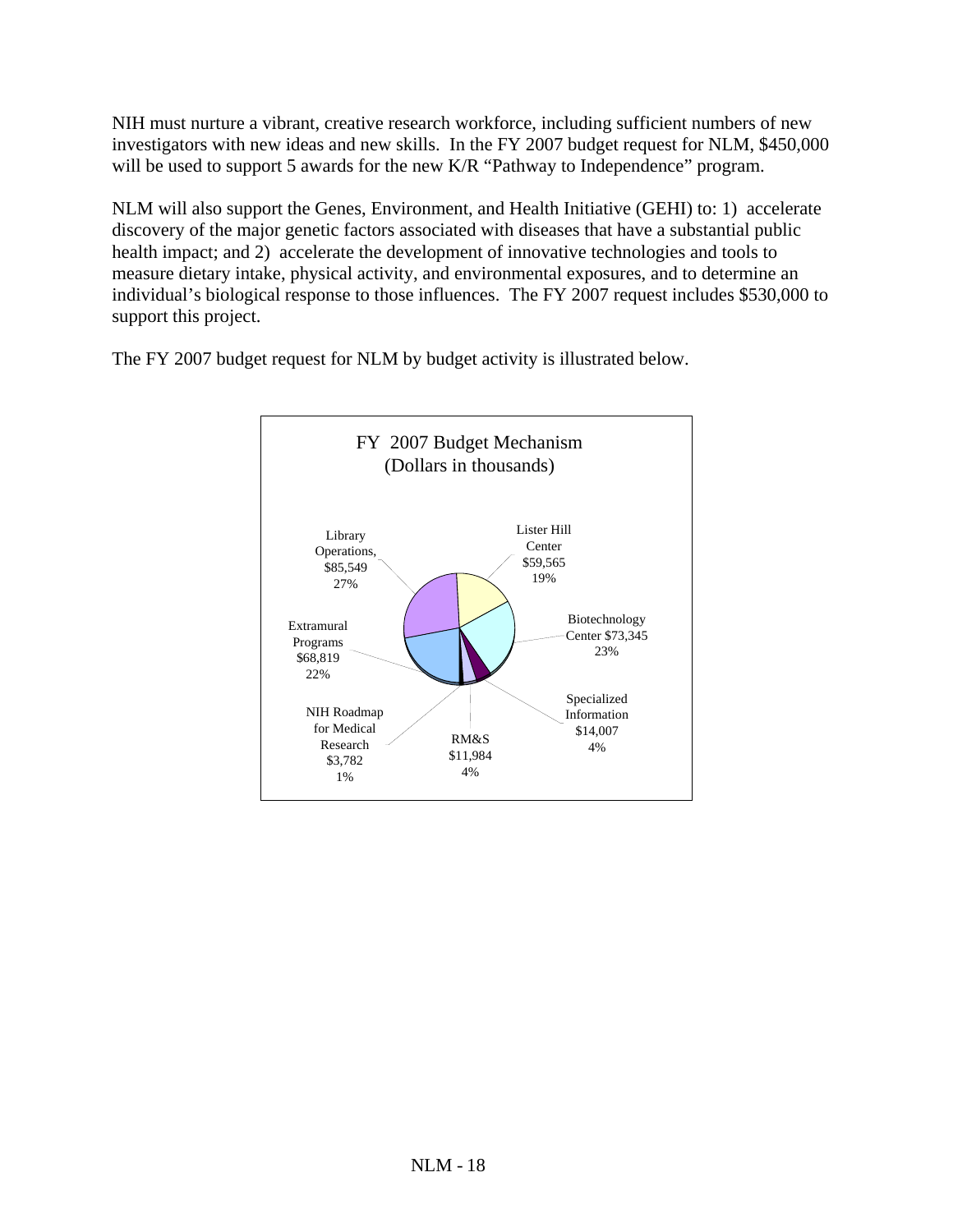#### **NATIONAL INSTITUTES OF HEALTH**

### National Library of Medicine

#### Budget Mechanism - Total

|                                  | FY 2005     |              | <b>FY 2006</b>  |              | FY 2007         |                         |
|----------------------------------|-------------|--------------|-----------------|--------------|-----------------|-------------------------|
| <b>MECHANISM</b>                 |             | Actual       | Appropriation   |              |                 | Estimate                |
|                                  | No.         | Amount       | No.             | Amount       | No.             | Amount                  |
|                                  |             |              |                 |              |                 |                         |
| Grants:                          |             |              |                 |              |                 |                         |
| Noncompeting                     | 146         | \$41,333,000 | 132             | \$40,068,000 | 125             | \$40,038,000            |
| Competing                        | 61          | 11,207,000   | 48              | 10,833,000   | 47              | 10,693,000              |
| SBIR/STTR                        | 4           | 728,000      | 6               | 647,000      | 5               | 600,000                 |
| Subtotal, Grants                 | 211         | 53,268,000   | 186             | 51,548,000   | 177             | $\overline{51,331,000}$ |
|                                  |             |              |                 |              |                 |                         |
| Contracts:                       |             |              |                 |              |                 |                         |
| Noncompeting                     | 8           | 12,442,000   | $\Omega$        | U            | 8               | 12,541,000              |
| Competing                        | 8           | 3,690,000    | 15              | 17,699,000   | 7               | 4,947,000               |
|                                  |             |              |                 |              |                 |                         |
| Subtotal, Contracts              | 16          | 16,132,000   | $\overline{15}$ | 17,699,000   | $\overline{15}$ | 17,488,000              |
|                                  |             |              |                 |              |                 |                         |
| <b>Total, Extramural</b>         | 227         | 69,400,000   | 201             | 69,247,000   | 192             | 68,819,000              |
|                                  |             |              |                 |              |                 |                         |
|                                  | <b>FTEs</b> |              | <b>FTEs</b>     |              | <b>FTEs</b>     |                         |
| Intramural Programs:             |             |              |                 |              |                 |                         |
| <b>Library Operations</b>        | 330         | 84,934,000   | 327             | 85,594,000   | 329             | 85,549,000              |
| Lister Hill Center               | 72          | 61,106,000   | 69              | 57,511,000   | 70              | 55,783,000              |
| <b>Biotechnology Center</b>      | 148         | 72,273,000   | 150             | 73,751,000   | 150             | 73,345,000              |
| Specialized Information          | 31          | 14,550,000   | 33              | 14,186,000   | 33              | 14,007,000              |
| Total, Intramural                | 581         | 232,863,000  | 579             | 231,042,000  | 582             | 228,684,000             |
|                                  |             |              |                 |              |                 |                         |
| Research management and support  | 80          | 10,891,000   | 74              | 11,807,000   | 74              | 11,984,000              |
| NIH Roadmap for Medical Research |             | 1,992,000    |                 | 2,814,000    |                 | 3,782,000               |
|                                  |             |              |                 |              |                 |                         |
| Total, NLM                       | 661         | 315,146,000  | 653             | 314,910,000  | 656             | 313,269,000             |

Includes FTEs which are reimbursed from the NIH Roadmap for Medical Research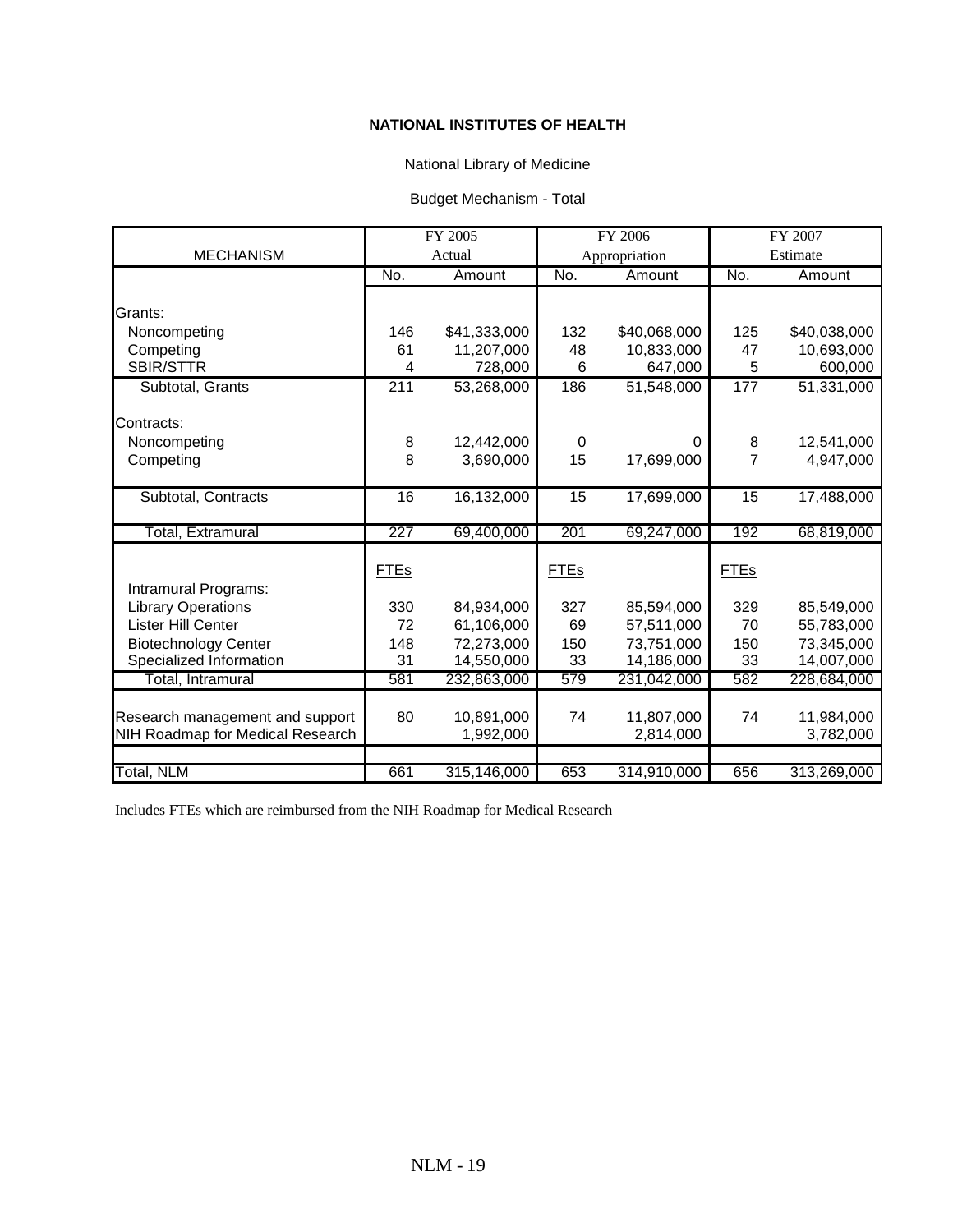#### **NATIONAL INSTITUTES OF HEALTH**

#### **National Library of Medicine Budget Authority by Activity (dollars in thousands)**

|                                  |             | FY 2005  |               | FY 2006  |             | FY 2007  |             |          |
|----------------------------------|-------------|----------|---------------|----------|-------------|----------|-------------|----------|
| <b>ACTIVITY</b>                  | Actual      |          | Appropriation |          | Estimate    |          | Change      |          |
|                                  | <b>FTEs</b> | Amount   | <b>FTEs</b>   | Amount   | <b>FTEs</b> | Amount   | <b>FTEs</b> | Amount   |
|                                  |             |          |               |          |             |          |             |          |
| <b>Extramural Programs:</b>      |             |          |               |          |             |          |             |          |
| Medical Library Assistance       |             | \$39,247 |               | \$38,514 |             | \$38,029 |             | (485)    |
| <b>PHS 301</b>                   |             | 29,425   |               | 30,086   |             | 30,190   |             | 104      |
| <b>SBIR/STTR</b>                 |             | 728      |               | 647      |             | 600      |             | (47)     |
| Subtotal, Extramural             |             | 69,400   |               | 69,247   |             | 68,819   |             | (428)    |
|                                  |             |          |               |          |             |          |             |          |
| Intramural Programs:             |             |          |               |          |             |          |             |          |
| <b>Library Operations</b>        | 330         | 84,934   | 327           | 85,594   | 329         | 85,549   | 2           | (45)     |
| Lister Hill Center               | 72          | 61,106   | 69            | 57,511   | 70          | 55,783   |             | (1,728)  |
| <b>Biotechnology Center</b>      | 148         | 72,273   | 150           | 73,751   | 150         | 73,345   | 0           | (406)    |
| Specialized Information          | 31          | 14,550   | 33            | 14,186   | 33          | 14,007   | 0           | (179)    |
| Subtotal, Intramural             | 581         | 232,863  | 579           | 231,042  | 582         | 228,684  | 3           | (2, 358) |
|                                  |             |          |               |          |             |          |             |          |
| Research managament and support  | 80          | 10,891   | 74            | 11,807   | 74          | 11,984   | 0           | 177      |
| NIH Roadmap for Medical Research |             | 1,992    |               | 2,814    |             | 3,782    |             | 968      |
| Total                            | 661         | 315,146  | 653           | 314,910  | 656         | 313,269  | 3           | (1,641)  |

Includes FTEs which are reimbursed from the NIH Roadmap for Medical Research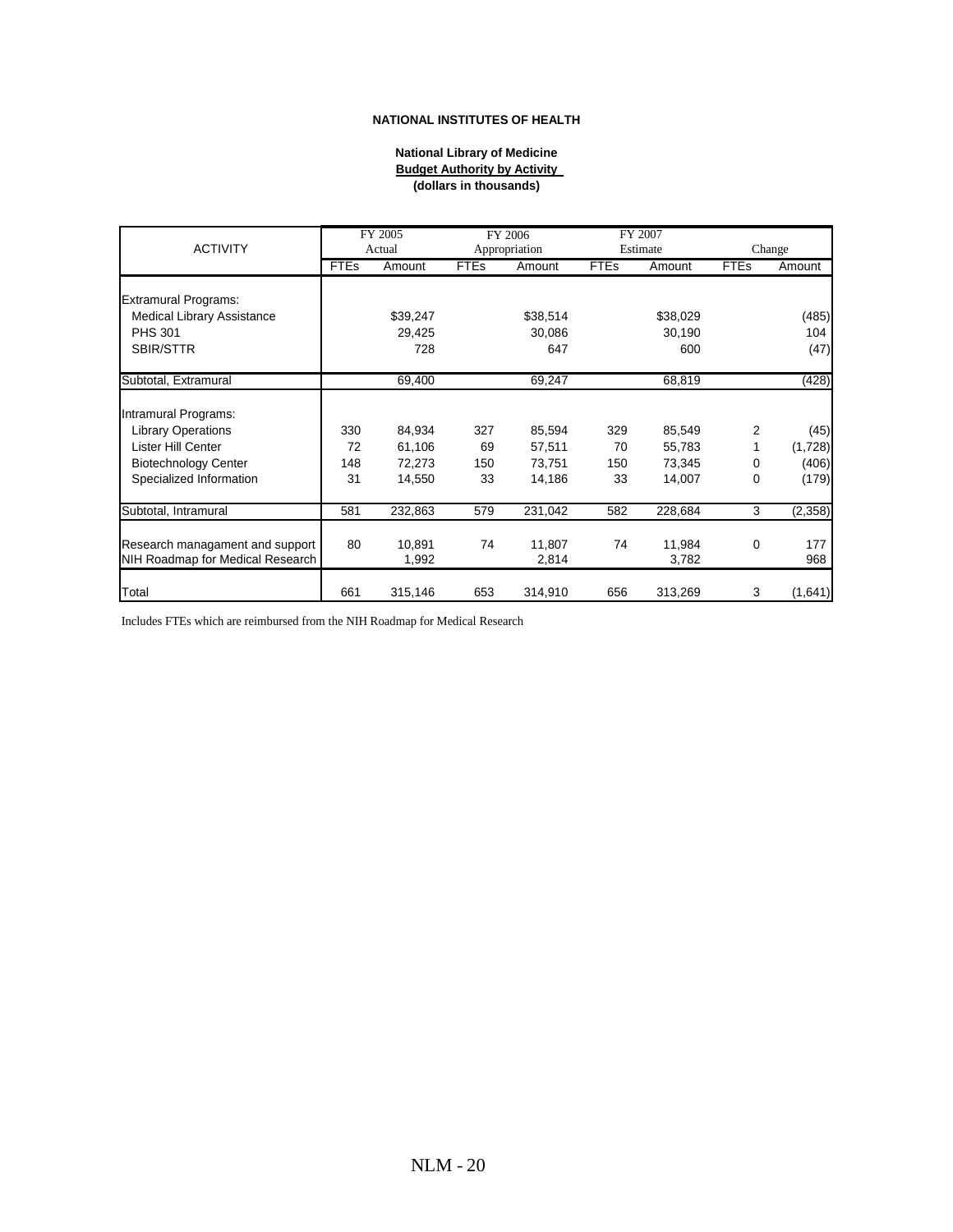| FY 2006 Appropriation<br>FY 2007 Estimated Budget Authority |             |               |             | \$314,910,000<br>313,269,000 |
|-------------------------------------------------------------|-------------|---------------|-------------|------------------------------|
| Net change                                                  |             |               |             | (1,641,000)                  |
|                                                             |             | FY 2006       |             |                              |
|                                                             |             | Appropriation |             | Change from Base             |
|                                                             |             | <b>Budget</b> |             | <b>Budget</b>                |
| <b>CHANGES</b>                                              | <b>FTEs</b> | Authority     | <b>FTEs</b> | Authority                    |
| A. Built-in:                                                |             |               |             |                              |
| 1. Intramural research:                                     |             |               |             |                              |
| a. Within grade increase                                    |             | \$61,275,000  |             | \$1,073,000                  |
| b. Annualization of January                                 |             |               |             |                              |
| 2006 pay increase                                           |             | 61,275,000    |             | 483,000                      |
| c. January 2007 pay increase                                |             | 61,275,000    |             | 1,037,000                    |
| d. Payment for centrally furnished services                 |             | 10,069,000    |             | 151,000                      |
| e. Increased cost of laboratory supplies,                   |             |               |             |                              |
| materials, and other expenses                               |             | 162,512,000   |             | 4,782,000                    |
| Subtotal                                                    |             |               |             | 7,526,000                    |
|                                                             |             |               |             |                              |
| 2. Research Management and Support:                         |             |               |             |                              |
| a. Within grade increase                                    |             | 7,989,000     |             | 140,000                      |
| b. Annualization of January                                 |             |               |             |                              |
| 2006 pay increase                                           |             | 7,989,000     |             | 63,000                       |
| c. January 2007 pay increase                                |             | 7,989,000     |             | 135,000                      |
| d. Payment for centrally furnished services                 |             | 0             |             | 0                            |
| e. Increased cost of laboratory supplies,                   |             |               |             |                              |
| materials, and other expenses                               |             | 3,878,000     |             | 84,000                       |
| Subtotal                                                    |             |               |             | 422,000                      |
| Subtotal, Built-in                                          |             |               |             | 7,948,000                    |

### **Summary of Changes**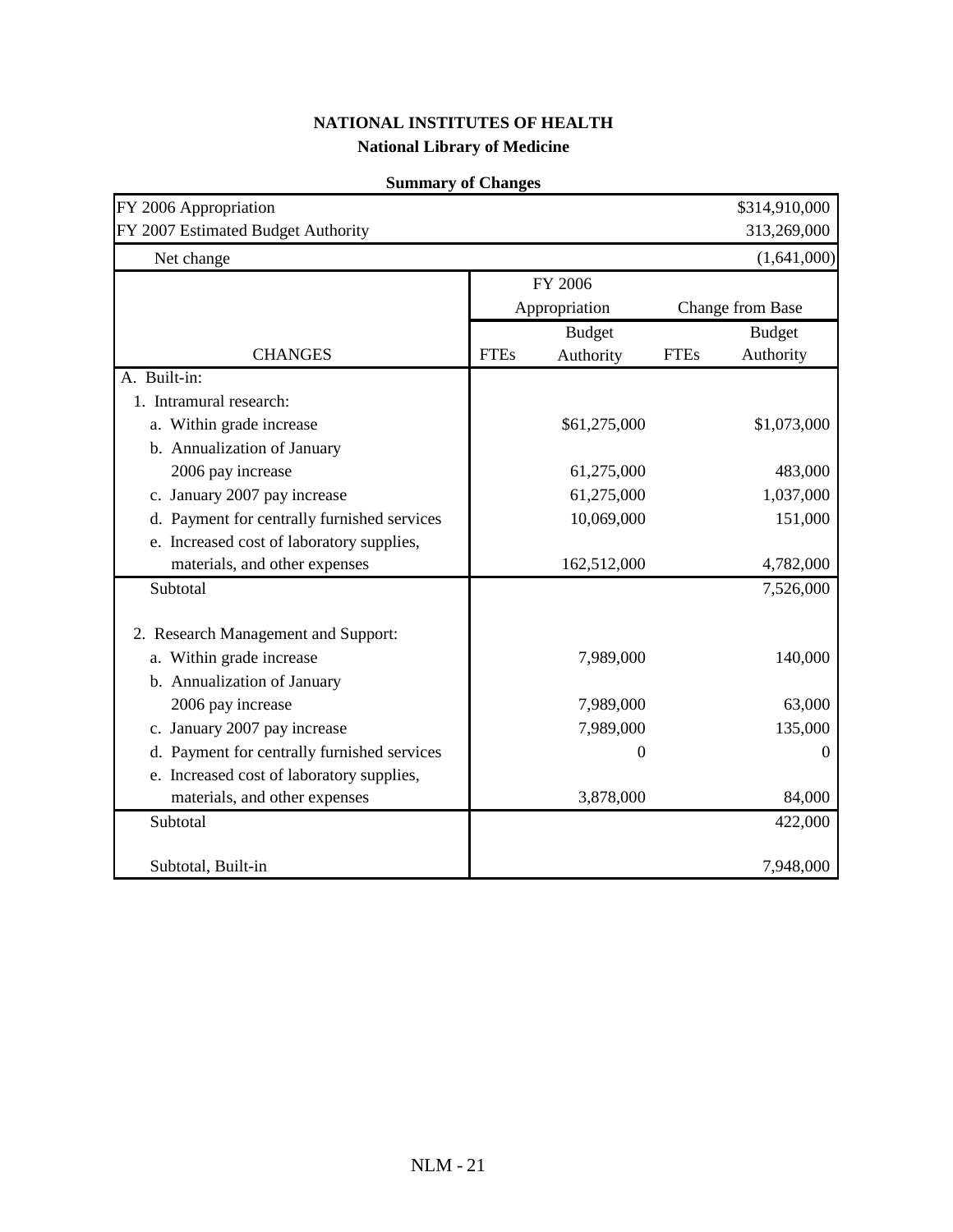## **Summary of Changes--continued**

|                                       |             | FY 2006       |                  |                  |
|---------------------------------------|-------------|---------------|------------------|------------------|
|                                       |             | Appropriation |                  | Change from Base |
| <b>CHANGES</b>                        | No.         | Amount        | No.              | Amount           |
| B. Program:                           |             |               |                  |                  |
| 1. Research project grants:           |             |               |                  |                  |
| a. Noncompeting                       | 132         | \$40,068,000  | (7)              | $(\$30,000)$     |
| b. Competing                          | 48          | 10,833,000    | (1)              | (140,000)        |
| c. SBIR/STTR                          | 6           | 647,000       | (1)              | (47,000)         |
| Total                                 | 186         | 51,548,000    | (9)              | (217,000)        |
|                                       |             |               |                  |                  |
| 2. Research and development contracts | 15          | 17,699,000    | $\mathbf{0}$     | (211,000)        |
| Subtotal, extramural                  |             |               |                  | (428,000)        |
|                                       | <b>FTEs</b> |               | <b>FTEs</b>      |                  |
| 3. Intramural research                | 572         | 231,042,000   | 3                | (9,884,000)      |
|                                       |             |               |                  |                  |
| 4. Research management and support    | 74          | 11,807,000    | $\mathbf{0}$     | (245,000)        |
| 5. NIH Roadmap for Medical Research   | 7           | 2,814,000     | $\boldsymbol{0}$ | 968,000          |
|                                       |             |               |                  |                  |
| Subtotal, program                     |             | 314,910,000   |                  | (9,589,000)      |
|                                       |             |               |                  |                  |
| Total changes                         | 653         |               | 3                | (1,641,000)      |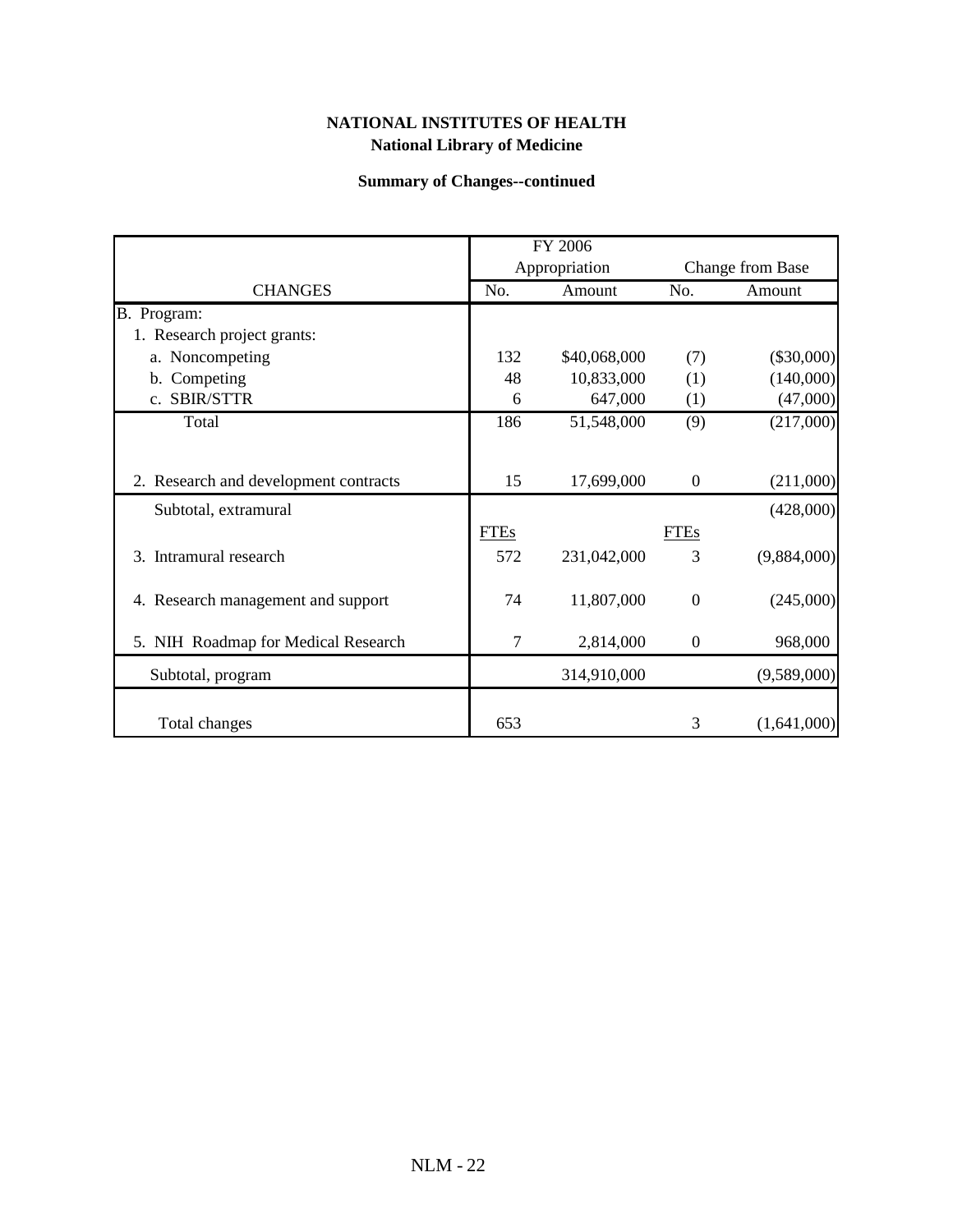|      |                                                                                    | FY 2006                  | FY 2007      | Increase or    |
|------|------------------------------------------------------------------------------------|--------------------------|--------------|----------------|
|      |                                                                                    | Appropriation            | Estimate     | Decrease       |
|      | Total compensable workyears:                                                       |                          |              |                |
|      | Full-time employment                                                               | 653                      | 656          | $\mathfrak{Z}$ |
|      | Full-time equivalent of overtime & holiday hours                                   | 3                        | 3            | $\mathbf{0}$   |
|      |                                                                                    |                          |              |                |
|      |                                                                                    |                          |              |                |
|      | Average ES salary                                                                  | \$151,107                | \$155,792    | \$4,684        |
|      | Average GM/GS grade                                                                | 10.9                     | 10.9         | 0.0            |
|      |                                                                                    |                          |              |                |
|      | Average GM/GS salary                                                               | \$75,783                 | \$78,133     | \$2,349        |
|      | Average salary, grade established by act of                                        |                          |              |                |
|      | July 1, 1944 (42 U.S.C. 207)                                                       | \$93,432                 | \$96,328     | \$2,896        |
|      | Average salary of ungraded positions                                               | 108,381                  | 111,741      | 3,360          |
|      |                                                                                    | FY 2006                  | FY 2007      | Increase or    |
|      | <b>OBJECT CLASSES</b>                                                              | Appropriation            | Estimate     | Decrease       |
|      | <b>Personnel Compensation:</b>                                                     |                          |              |                |
| 11.1 | <b>Full-Time Permanent</b>                                                         | \$36,072,000             | \$37,746,000 | \$1,674,000    |
| 11.3 | Other than Full-Time Permanent                                                     | 16,469,000               | 17,158,000   | 689,000        |
| 11.5 | Other Personnel Compensation                                                       | 1,673,000                | 1,745,000    | 72,000         |
| 11.7 | Military Personnel                                                                 | 191,000                  | 199,000      | 8,000          |
| 11.8 | <b>Special Personnel Services Payments</b>                                         | 1,850,000                | 2,120,000    | 270,000        |
|      | <b>Total, Personnel Compensation</b>                                               | 56,255,000               | 58,968,000   | 2,713,000      |
| 12.0 | <b>Personnel Benefits</b>                                                          | 12,936,000               | 13,526,000   | 590,000        |
| 12.2 | <b>Military Personnel Benefits</b>                                                 | 73,000                   | 76,000       | 3,000          |
|      | <b>Subtotal, Pay Costs</b>                                                         | 69,264,000               | 72,570,000   | 3,306,000      |
|      |                                                                                    |                          |              |                |
| 21.0 | Travel & Transportation of Persons                                                 | 1,241,000                | 1,229,000    | (12,000)       |
| 22.0 | <b>Transportation of Things</b>                                                    | 171,000                  | 169,000      | (2,000)        |
| 23.1 | Rental Payments to GSA                                                             | 4,000                    | 4,000        | $\Omega$       |
| 23.2 | Rental Payments to Others                                                          | 102,000                  | 101,000      | (1,000)        |
| 23.3 | Communications, Utilities &                                                        |                          |              |                |
|      | Miscellaneous Charges                                                              | 1,966,000                | 1,946,000    | (20,000)       |
| 24.0 | Printing & Reproduction                                                            | 414,000                  | 410,000      | (4,000)        |
| 25.1 | <b>Consulting Services</b>                                                         | 44,754,000               | 44,306,000   | (448,000)      |
| 25.2 | Other Services                                                                     | 44,147,000               | 39,921,000   | (4,226,000)    |
| 25.3 | Purchase of Goods & Services from                                                  |                          |              |                |
|      | <b>Government Accounts</b>                                                         | 46,206,000               | 45,744,000   | (462,000)      |
| 25.4 | Operation & Maintenance of Facilities                                              | 1,571,000                | 1,555,000    | (16,000)       |
| 25.5 | Research & Development Contracts                                                   | 20,050,000               | 19,849,000   | (201,000)      |
| 25.7 | Operation & Maintenance of Equipment                                               | 10,724,000               | 10,617,000   | (107,000)      |
| 25.0 | <b>Subtotal, Other Contractual Services</b>                                        | 167,452,000              | 161,992,000  | (5,460,000)    |
| 26.0 | Supplies & Materials                                                               | 1,883,000                | 1,864,000    | (19,000)       |
| 31.0 | Equipment                                                                          | 18,040,000               | 17,860,000   | (180,000)      |
| 32.0 | Land and Structures                                                                | 0                        | 0            |                |
| 41.0 | Grants, Subsidies & Contributions                                                  | 51,548,000               | 51,331,000   | (217,000)      |
| 43.0 | Interest & Dividends                                                               | 11,000                   | 11,000       |                |
|      | <b>Subtotal, Non-Pay Costs</b>                                                     | 242,832,000              | 236,917,000  | (5,915,000)    |
|      |                                                                                    |                          |              |                |
|      | <b>NIH Roadmap for Medical Research</b><br><b>Total Budget Authority by Object</b> | 2,814,000<br>314,910,000 | 3,782,000    | 968,000        |
|      |                                                                                    |                          | 313,269,000  | (1,641,000)    |

#### **Budget Authority by Object**

Includes FTEs which are reimbursed from the NIH Roadmap for Medical Research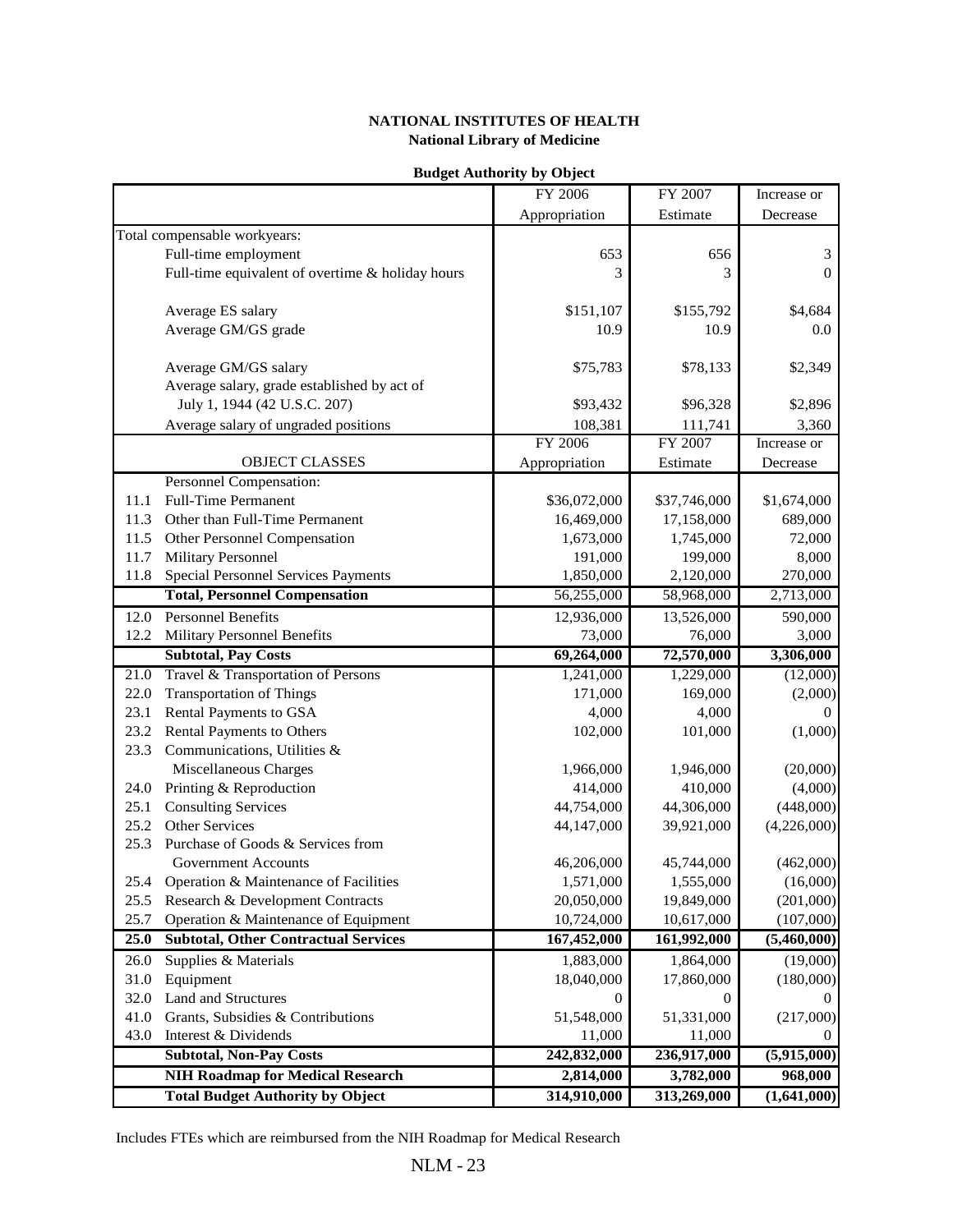| <b>Salaries and Expenses</b> |
|------------------------------|
|                              |

|                                               | FY 2006          | FY 2007          | Increase or    |
|-----------------------------------------------|------------------|------------------|----------------|
| <b>OBJECT CLASSES</b>                         | Appropriation    | Estimate         | Decrease       |
| <b>Personnel Compensation:</b>                |                  |                  |                |
| Full-Time Permanent (11.1)                    | \$36,072,000     | \$37,746,000     | \$1,674,000    |
| Other Than Full-Time Permanent (11.3)         | 16,469,000       | 17,158,000       | 689,000        |
| Other Personnel Compensation (11.5)           | 1,673,000        | 1,745,000        | 72,000         |
| Military Personnel (11.7)                     | 191,000          | 199,000          | 8,000          |
| Special Personnel Services Payments (11.8)    | 1,850,000        | 2,120,000        | 270,000        |
| <b>Total Personnel Compensation (11.9)</b>    | 56,255,000       | 58,968,000       | 2,713,000      |
| Civilian Personnel Benefits (12.1)            | 12,936,000       | 13,526,000       | 590,000        |
| Military Personnel Benefits (12.2)            | 73,000           | 76,000           |                |
| Benefits to Former Personnel (13.0)           | $\boldsymbol{0}$ | $\boldsymbol{0}$ | $\overline{0}$ |
| <b>Subtotal, Pay Costs</b>                    | 69,264,000       | 72,570,000       | 3,306,000      |
| Travel $(21.0)$                               | 1,241,000        | 1,229,000        | (12,000)       |
| Transportation of Things (22.0)               | 171,000          | 169,000          | (2,000)        |
| Rental Payments to Others (23.2)              | 102,000          | 101,000          | (1,000)        |
| Communications, Utilities and                 |                  |                  |                |
| Miscellaneous Charges (23.3)                  | 1,966,000        | 1,946,000        | (20,000)       |
| Printing and Reproduction (24.0)              | 414,000          | 410,000          | (4,000)        |
| <b>Other Contractual Services:</b>            |                  |                  |                |
| Advisory and Assistance Services (25.1)       | 44,754,000       | 44,306,000       | (448,000)      |
| Other Services (25.2)                         | 44,147,000       | 39,921,000       | (4,226,000)    |
| Purchases from Govt. Accounts (25.3)          | 28,131,000       | 27,458,000       | (673,000)      |
| Operation & Maintenance of Facilities (25.4)  | 1,571,000        | 1,555,000        | (16,000)       |
| Operation & Maintenance of Equipment $(25.7)$ | 10,724,000       | 10,617,000       | (107,000)      |
| Subsistence & Support of Persons (25.8)       | $\boldsymbol{0}$ | $\boldsymbol{0}$ | $\Omega$       |
| <b>Subtotal Other Contractual Services</b>    | 129,327,000      | 123,857,000      | (5,470,000)    |
| Supplies and Materials (26.0)                 | 1,883,000        | 1,864,000        | (19,000)       |
| <b>Subtotal, Non-Pay Costs</b>                | 135,104,000      | 129,576,000      | (5,528,000)    |
| <b>Total, Administrative Costs</b>            | 204,368,000      | 202,146,000      | (2,222,000)    |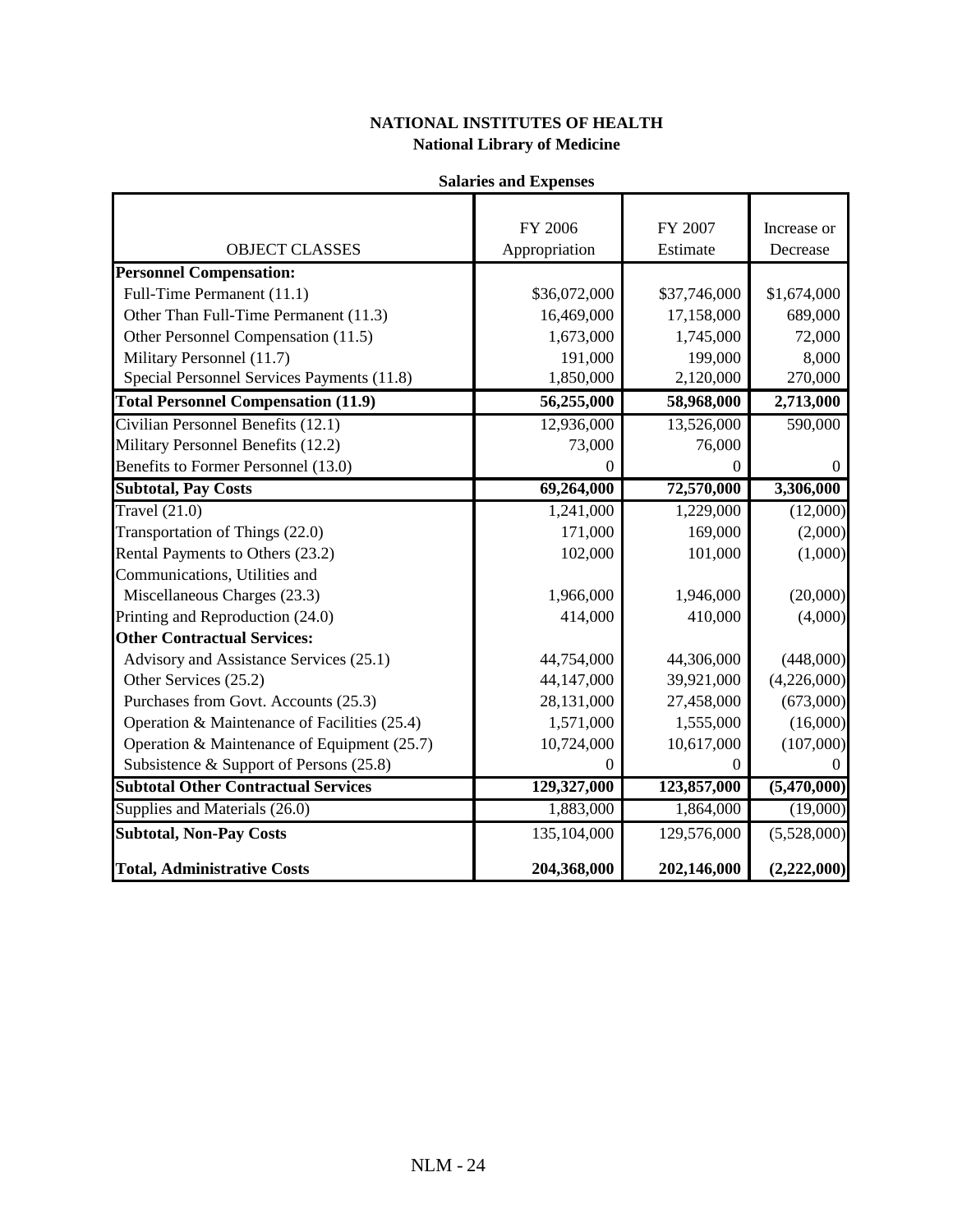## NATIONAL INSTITUTES OF HEALTH

### National Library of Medicine

### SIGNIFICANT ITEMS IN HOUSE AND SENATE APPROPRIATIONS COMMITTTEE REPORTS

### FY 2006 Senate Appropriations Committee Report Language (S. Rpt. 109-103)

### Item

Disease Management Technology **--** The Committee urges NLM to conduct outreach activities to all public and private sector organizations which have demonstrated capabilities in health information technology. The Committee is particularly interested in disease management technology as it relates to saving health care dollars, and improving care for chronically ill individuals and the workforce. (p. 159)

### Action taken or to be taken

NLM regularly demonstrates its products and services at meetings, such as the Annual Symposium of the American Medical Informatics Association, that are aimed at public and private sector organizations with demonstrated capabilities in health information technology. The Library also offers training courses in the use of its Unified Medical Language System (UMLS) resources, which are designed for health information system developers. Some of NLM's services may assist developers of disease management technology in building and improving their products. In Fiscal Year 2006, the Library will work through relevant associations, such as the Disease Management Association of America, to highlight relevant NLM products to producers of disease management technology.

### Item

**Health Equity Review** -- The Committee congratulates NLM for its concern about health disparities and its sensitivity to native populations, such as Native Americans, Alaskans, and Hawaiians, and other minority communities. The Committee encourages NLM to fund projects to map health disparities and population profiles in minority communities. (p. 159)

### Action taken or to be taken

The Health Equity Review (HER) initiative started in 2004 as a collaboration of the Center for Public Service Communications, the National Library of Medicine, the National Indian Project Center (NIPC), Data Analysis Service (DAS), Bird's Eye View (BEV) and the native Hawaiian health organization Papa Ola Lokahi. More recently the University of Hawaii Department of Native Hawaiian Health joined the partnership. The goal of the initiative is to develop an electron HER Atlas that will display the specific locations where significant health disparaties exist. The base system would incorporate readily available national and state health data into an easy-to-use Geographic Information System (GIS) system. This system would then be made available, with appropriate training in its management and use, to minority communities which would add additional layers of community-derived health data, thereby allowing those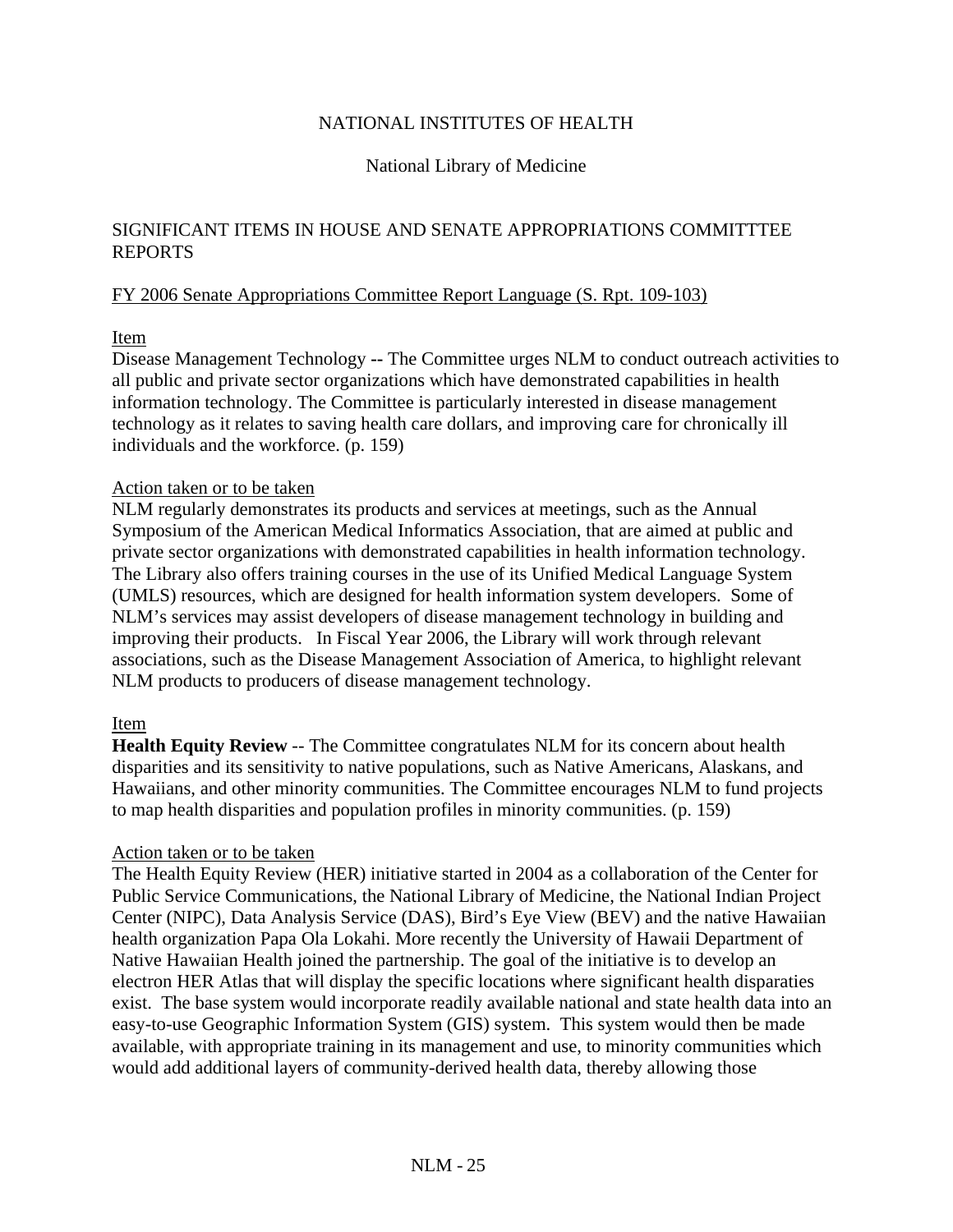communities to identify and portray their own health conditions and the resources available and needed to address them.

The current application project focuses on adding Native Hawaiian health, economic and traditional geographic boundaries to the existing HER Atlas. Much of this data is available only through local sources. In addition to developing the Atlas, NLM is supporting the training of a Native Hawaiian public health worker so that the community can take advantage of this tool for health planning and development. In addition this will aid in the sustainability of the program.

Future plans include supporting, linking to or otherwise promoting integration with the NLM TOXMAP program and its hazardous waste mapping data. NLM will identify additional communities to work with to test and refine the implementation and management of the tool as well as determine the level of training required for local implementation and management. If successful, the tool can be made freely available to other communities who wish to add and analyze their own data.

## Item

**Native Hawaiian Healing** -- The Committee applauds the NLM's leadership for conducting 'listening circles' to discuss the need for preservation and documentation of traditional cultural healing practices. The Committee encourages the NLM to explore the best ways of capturing and documenting this information through continued collaboration with Native Hawaiians. (p. 159)

### Action taken to be taken

An NLM Working Group on the Library's role in documenting traditional Native American healing practices - including those of Native Hawaiians - has recommended changes to the library's collection development policy and practices such as the need to collect materials in additional formats and subject areas including ethnobotony, anthropology and religion. Changes are also required to the preservation policy to include these areas in long-term preservation programs. The manuscript collection policy already includes language that is inclusive of Native American traditional health and healing, although this has been refined and detailed. These collection development changes are currently being implemented. Further, NLM plans to support the development of the capacity of Native archives and libraries to develop and maintain their own archives and collections, with the understanding that the material should also be made widely available, possibly in digital format. In addition to developing its own collections, the Library will work with other interested agencies and organizations to plan national programs and develop standards. As an example, NLM is supporting the development of "Native American Protocols for American Libraries, Museums, and Information Services." Whenever possible, NLM will promote the digitization of information and materials and will link to such materials through its American Indian Health web site. To highlight traditional Native health and healing, in 2010 NLM will be releasing an exhibition on this subject. Input for and participation in this exhibition will be sought from U.S. Native communities and tribes.

Item

**Outreach** -- The Committee encourages NLM to continue its outreach activities aimed at educating health care professionals and the general public about the Library's products and services, in coordination with medical librarians and other health information specialists. (p.159)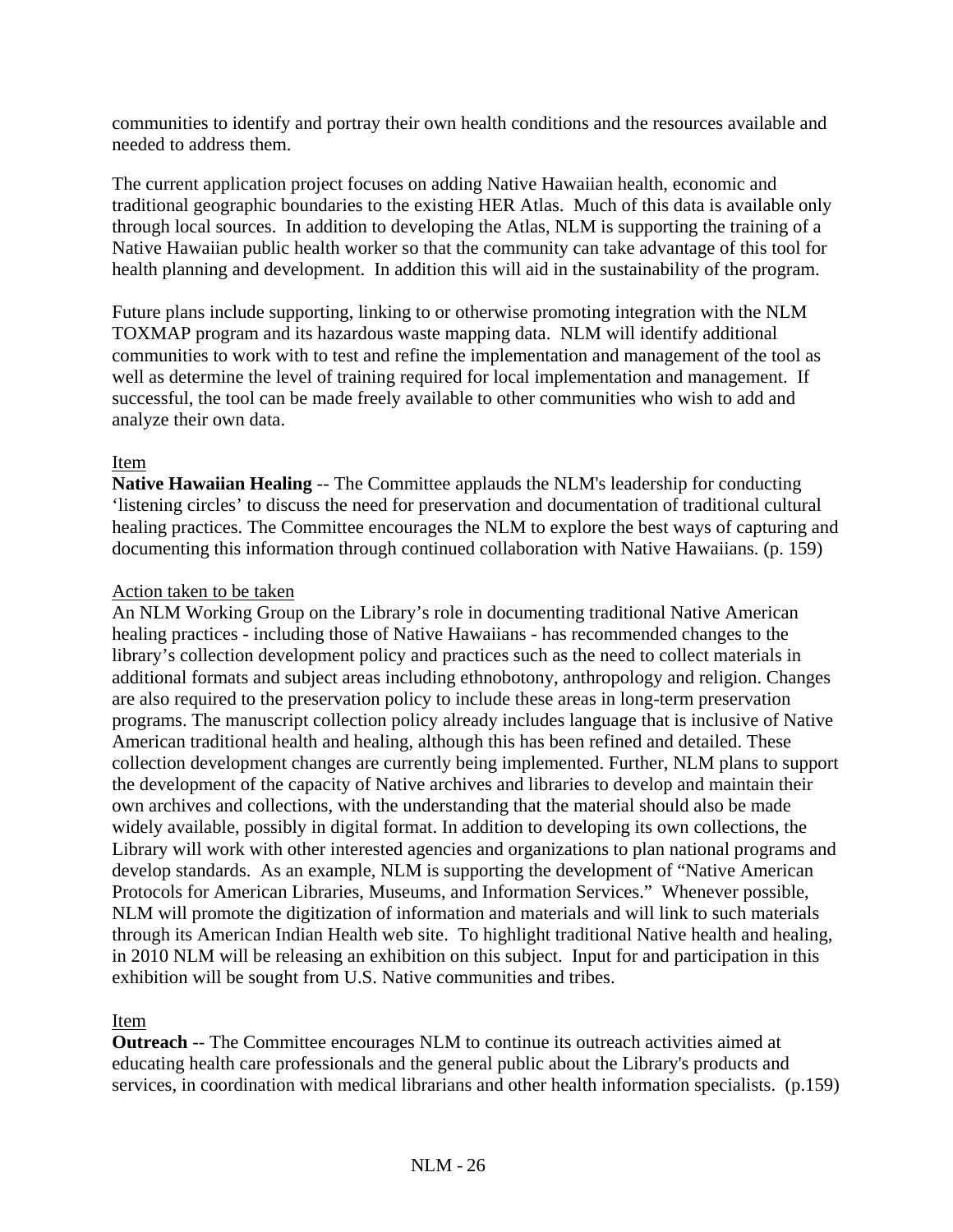### Action taken or to be taken

The medical librarians and other health information specialists in the more than 5,000 libraries in the National Network of Libraries of Medicine (NN/LM) continue to be key players in NLM's efforts to educate health professionals and the general public about the Library's products and services. The basic goals of the NN/LM are to: (1) develop collaborations among network members and other organizations to improve access to biomedical information; (2) promote awareness of, access to, and use of biomedical information resources for health professionals and the public, with a particular emphasis on contributing to the Healthy People 2010 goal of eliminating health disparities; and (3) develop, promote and improve electronic access to health information by network members, health professionals, and organizations providing health in formation to the public.

In Fiscal Year 2005, NN/LM members received NLM funding for 132 special outreach projects in 28 states, the District of Columbia, the Virgin Islands, and Puerto Rico. In addition, NN/LM librarians demonstrated NLM products and services at more than 228 national, regional, state and local professional and consumer health meetings across the country.

In Fiscal Year 2006, new 5-year contracts will be awarded to 8 health sciences libraries to serve as Regional Medical Libraries in the National Network of Libraries of Medicine (NN/LM). In their first year, the new contracts are expected to award a minimum of 50-60 projects to academic health sciences, hospital, public and state libraries, public health departments, and community based organizations to improve electronic access to health information. The projects will focus on priority initiatives related to health disparities, health information literacy, HIV/AIDS, and public health and will cover an equal number of states. Special emphasis will be on projects that target minority and underserved populations. Training on NLM's information resources and support of computers and Internet connections will be major components of the projects.

### Item

**PubChem** -- The Committee is aware of the development of PubChem, the informatics component of the Molecular Libraries project of the NIH Roadmap for Medical Research. The Committee understands that the purpose of PubChem is to create a database of chemical structures and their biological activities. PubChem will house both data from the new NIH molecular libraries screening center network and compound information from the scientific literature. The Committee expects the NIH to work with private sector chemical information providers, with a primary goal of maximizing progress in science while avoiding unnecessary duplication and competition with private sector databases. (p.159-160)

### Action taken or to be taken

PubChem is a critical linchpin of the NIH Molecular Libraries Roadmap Initiative and is important to the progress of chemical genomics. PubChem facilitates NIH's goal to rapidly translate the discoveries of the genome into new therapeutics and to integrate small molecule chemistry into biomedical research. Its primary purpose is to organize new bioassay data generated by NIH-funded high throughput screening centers and connect these data to existing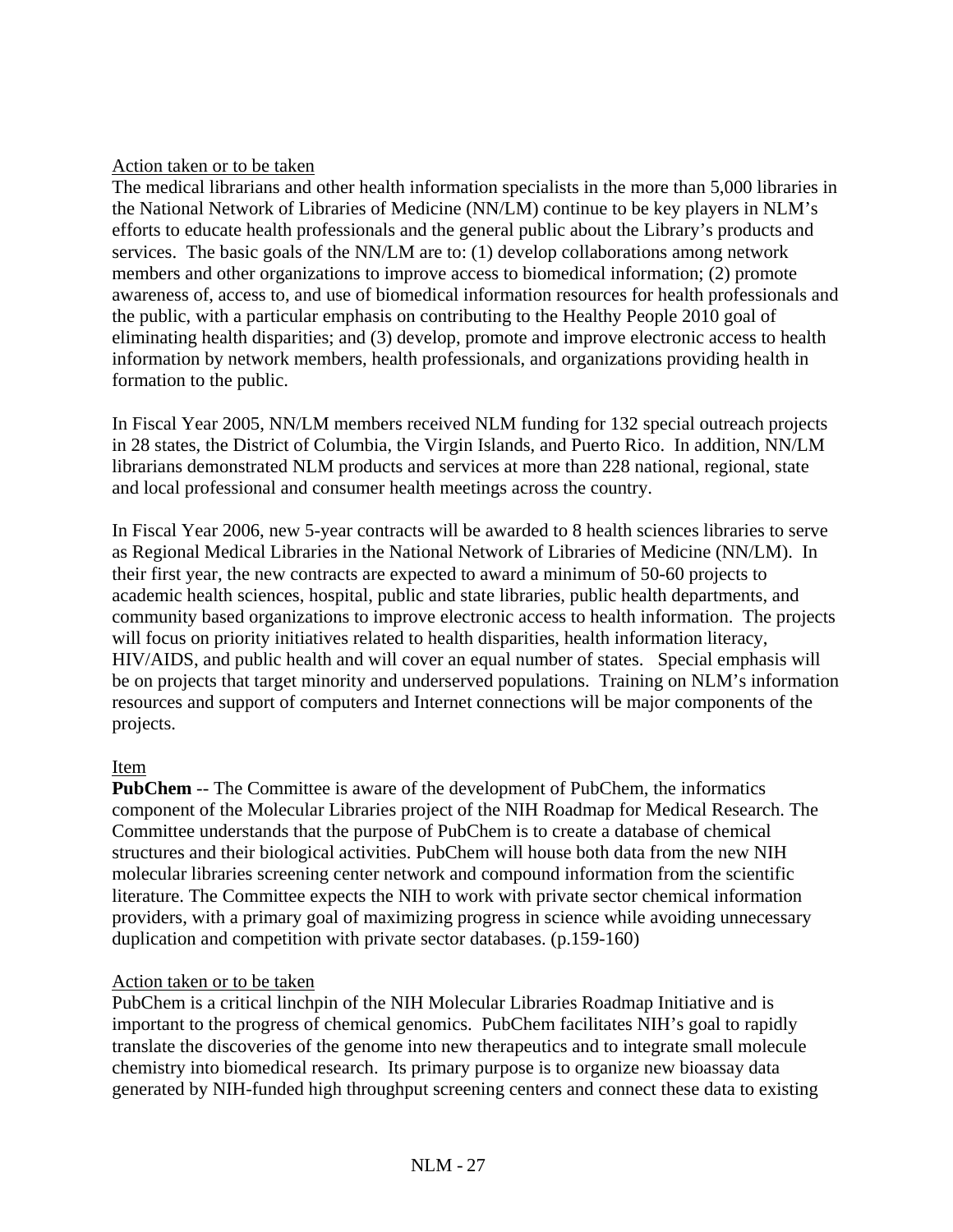public genomic databases built and maintained by NLM's National Center for Biotechnology Information. Multiple private sector chemical information providers are currently contributing data to PubChem. There are also links from PubChem to private sector information resources.

Top leadership at the NIH has already consulted directly with several private sector chemical database providers regarding PubChem, including several interactions with the American Chemical Society (ACS). Given major differences in the scientific content of the two databases, NIH believes that PubChem is a complementary resource to the ACS Chemical Abstracts Database.

NIH also plans to involve private sector chemical information providers in the further development of PubChem. On September 1, 2005 the NIH issued a notice in the Federal Register requesting nominations for a special working group of the Board of Scientific Counselors of NLM's National Center for Biotechnology Information with the specific purpose "to advise on interactions with private sector information providers in the development of PubChem." The working group, which will have ACS representation, will advise on issues such as improving connections with the private sector chemical information providers to enhance linkages and interoperability among resources while avoiding any unnecessary duplication with commercial information services. The first meeting of the working group took place in December 2005.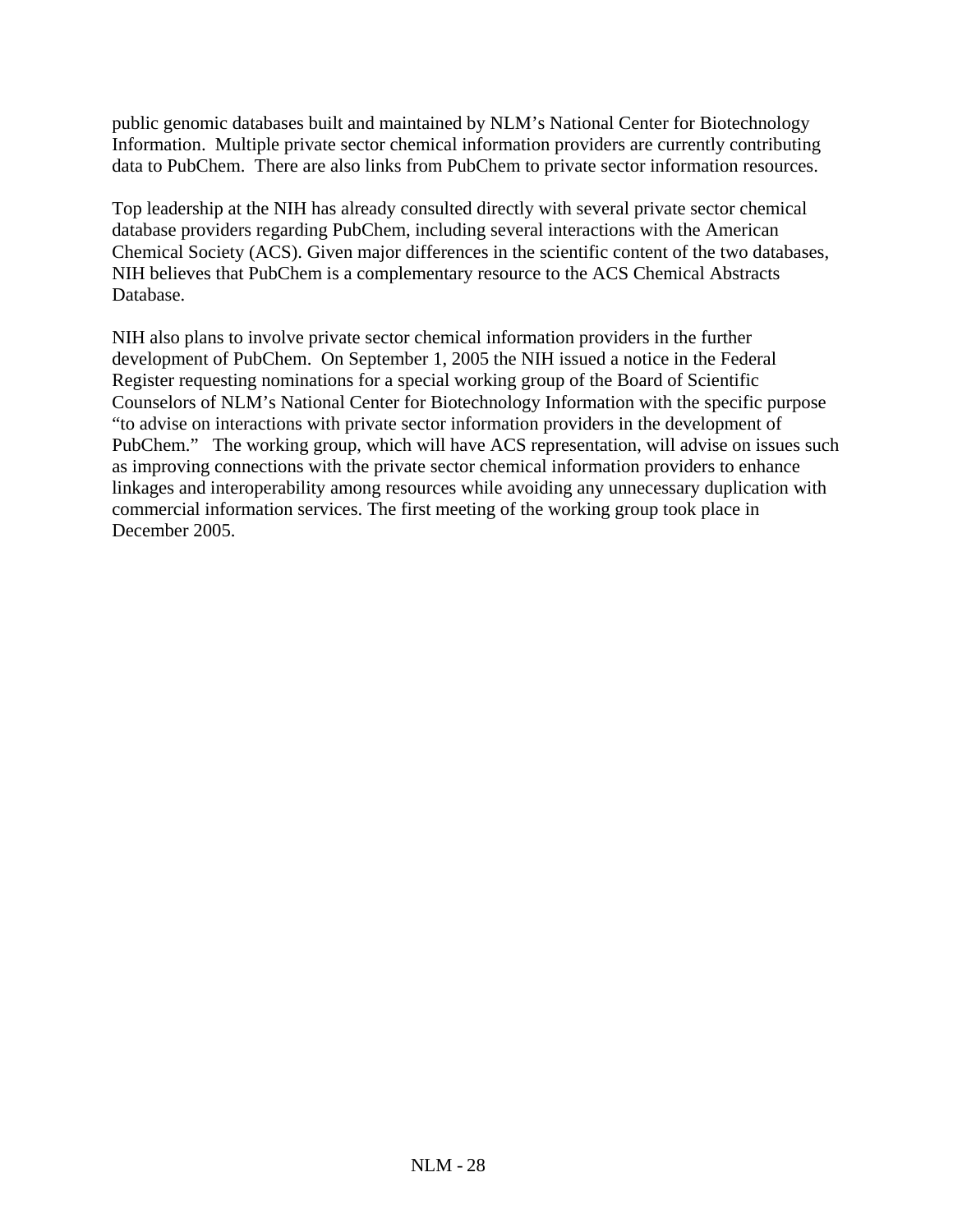| <b>Authorizing Legislation</b> |                  |           |                 |               |             |                        |  |  |
|--------------------------------|------------------|-----------|-----------------|---------------|-------------|------------------------|--|--|
|                                | PHS Act/         | U.S. Code | 2006 Amount     | FY 2006       | 2007 Amount | FY 2007                |  |  |
|                                | Other Citation   | Citation  | Authorized      | Appropriation | Authorized  | <b>Budget Estimate</b> |  |  |
| Research and Investigation     | Section 301      | 42§241    | Indefinite      |               | Indefinite  |                        |  |  |
| National Library of Medicine   | Section 41B      | 42§285b   | Indefinite      | \$314,910,000 | Indefinite  | \$313,269,000          |  |  |
| National Research              |                  |           |                 |               |             |                        |  |  |
| Service Awards                 | Section $487(d)$ | 42§288    | $\underline{a}$ | $\mathbf{0}$  |             | $\theta$               |  |  |
| Total, Budget Authority        |                  |           |                 | 314,910,000   |             | 313,269,000            |  |  |

 $\underline{a}$ / Amounts authorized by Section 301 and Title IV of the Public Health Act.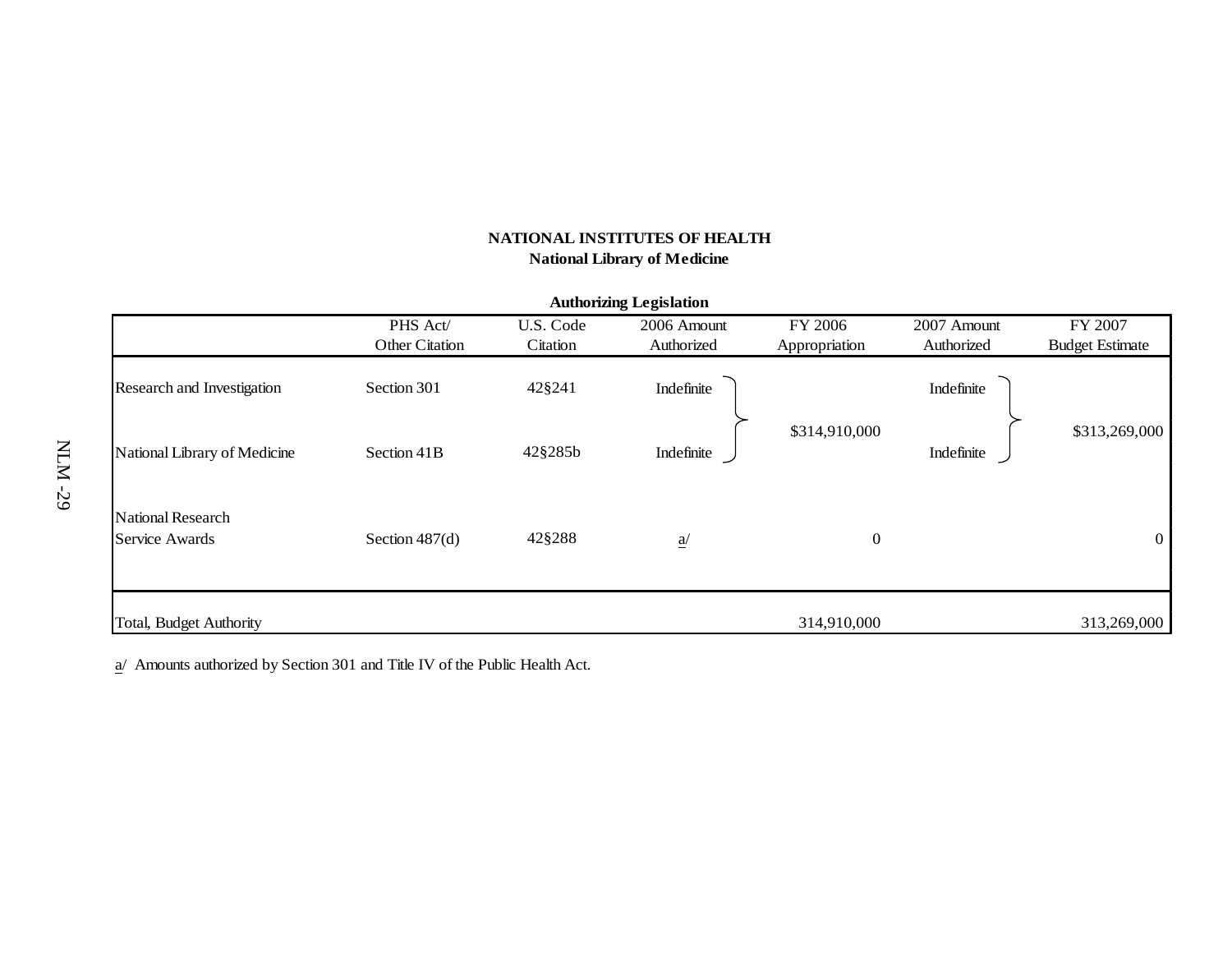|                |                                       | <b>Appropriations History</b> |                     |                                |
|----------------|---------------------------------------|-------------------------------|---------------------|--------------------------------|
| Fiscal<br>Year | <b>Budget Estimate</b><br>to Congress | House<br>Allowance            | Senate<br>Allowance | Appropriation<br>$\frac{1}{2}$ |
| 1998           | 152,689,000 2/                        | 161,171,000                   | 159,411,000 2/      | 161,185,000                    |
| 1999           | 170,738,000                           | 176,492,000                   | 181,309,000         | 180,742,000                    |
| Rescission     |                                       |                               |                     | (120,000)                      |
| 2000           | 185,654,000 2/                        | 202,027,000                   | 210,183,000         | 215,214,000                    |
| Rescission     |                                       |                               |                     | (1,146,000)                    |
| 2001           | 230,135,000 2/                        | 256,281,000                   | 256,953,000         | 246,801,000                    |
| Rescission     |                                       |                               |                     | (399,000)                      |
| 2002           | 275,725,000                           | 273,610,000                   | 281,584,000         | 277,658,000                    |
| Rescission     |                                       |                               |                     | (1,567,000)                    |
| 2003           | 313,534,000                           | 313,534,000                   | 331,443,000         | 302,099,000                    |
| Rescission     |                                       |                               |                     | (1,964,000)                    |
| 2004           | 315,401,000                           | 315,401,000                   | 319,396,000         | 311,635,000                    |
| Rescission     |                                       |                               |                     | (2,520,000)                    |
| 2005           | 316,947,000                           | 316,947,000                   | 316,900,000         | 317,947,000                    |
| Rescission     |                                       |                               |                     | (2,801,000)                    |
| 2006           | 318,091,000                           | 318,091,000                   | 327,247,000         | 318,091,000                    |
| Rescission     |                                       |                               |                     | (3,181,000)                    |
| 2007           | 313,269,000                           |                               |                     |                                |

 $1/$  Reflects enacted supplementals, rescissions, and reappropriations.

 $2/$  Excludes funds for  $\widehat{H}$ IV/AIDS research activities consolidated in the NIH Office of AIDS Research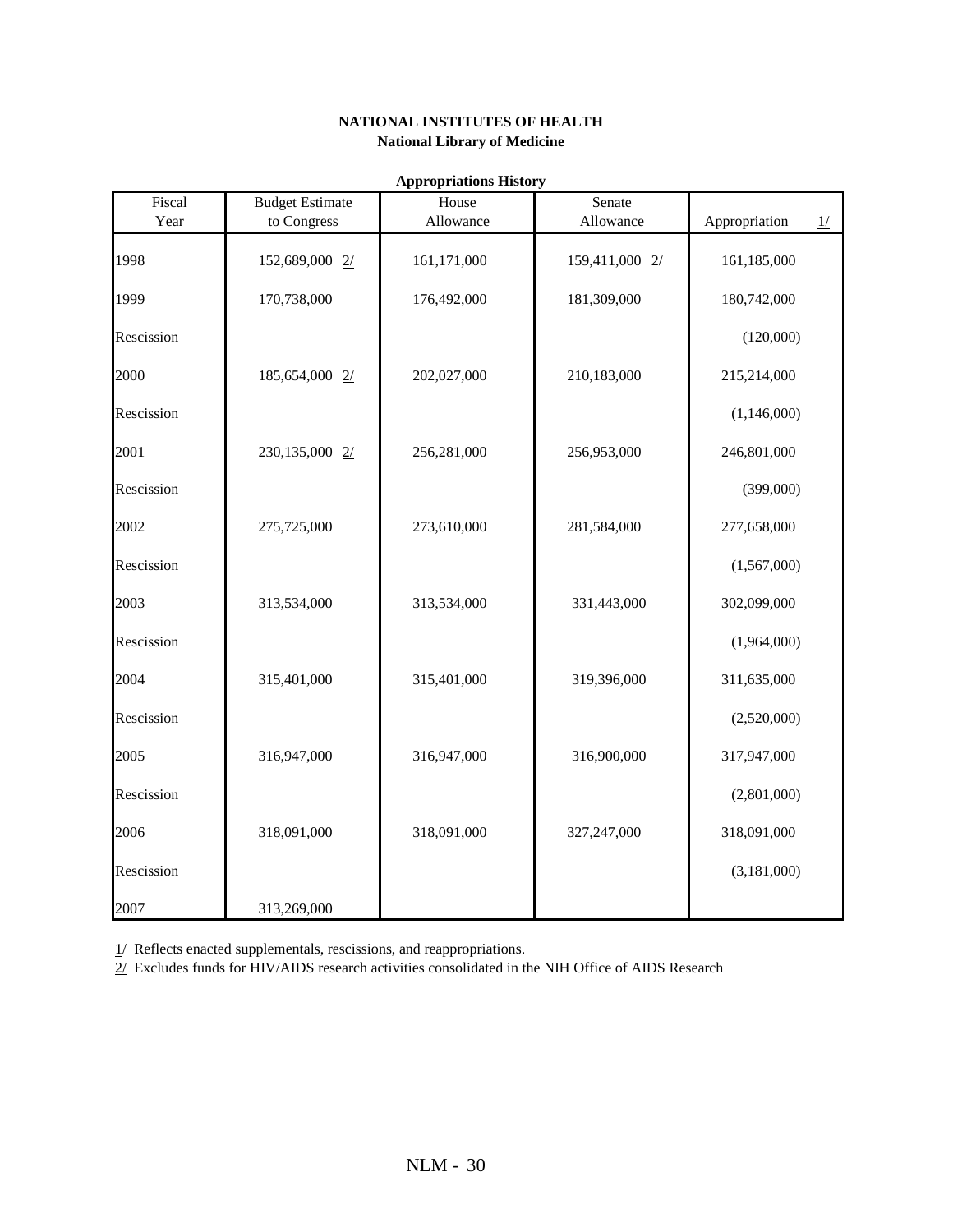|                                                                                                                                                                    | FY 2005             | FY 2006       | FY 2007  |
|--------------------------------------------------------------------------------------------------------------------------------------------------------------------|---------------------|---------------|----------|
| OFFICE/DIVISION                                                                                                                                                    | Actual              | Appropriation | Estimate |
| Division of Library Operations                                                                                                                                     | 330                 | 327           | 329      |
| Lister Hill Nat'l Ctr. For Biomedical Com                                                                                                                          | 72                  | 69            | 70       |
| National Center for Biotechnology Info.                                                                                                                            | 148                 | 150           | 150      |
| Div. of Specialized Information Services                                                                                                                           | 31                  | 33            | 33       |
| Office of the Director/Administration                                                                                                                              | 66                  | 62            | 62       |
| Division of Extramural Programs                                                                                                                                    | 14                  | 12            | 12       |
|                                                                                                                                                                    |                     |               |          |
| Total                                                                                                                                                              | 661                 | 653           | 656      |
| Includes FTEs which are reimbursed from the NIH Roadmap for Medical Research<br>FTEs supported by funds from<br>Cooperative Research and Development<br>Agreements |                     |               |          |
|                                                                                                                                                                    | (0)                 | (0)           | (0)      |
| <b>FISCAL YEAR</b>                                                                                                                                                 | Average GM/GS Grade |               |          |
| 2003<br>2004                                                                                                                                                       | 10.5<br>10.6        |               |          |
| 2005                                                                                                                                                               | 10.9                |               |          |
| 2006                                                                                                                                                               | 10.9                |               |          |
| 2007                                                                                                                                                               | 10.9                |               |          |

## **Detail of Full-Time Equivalent Employment (FTEs)**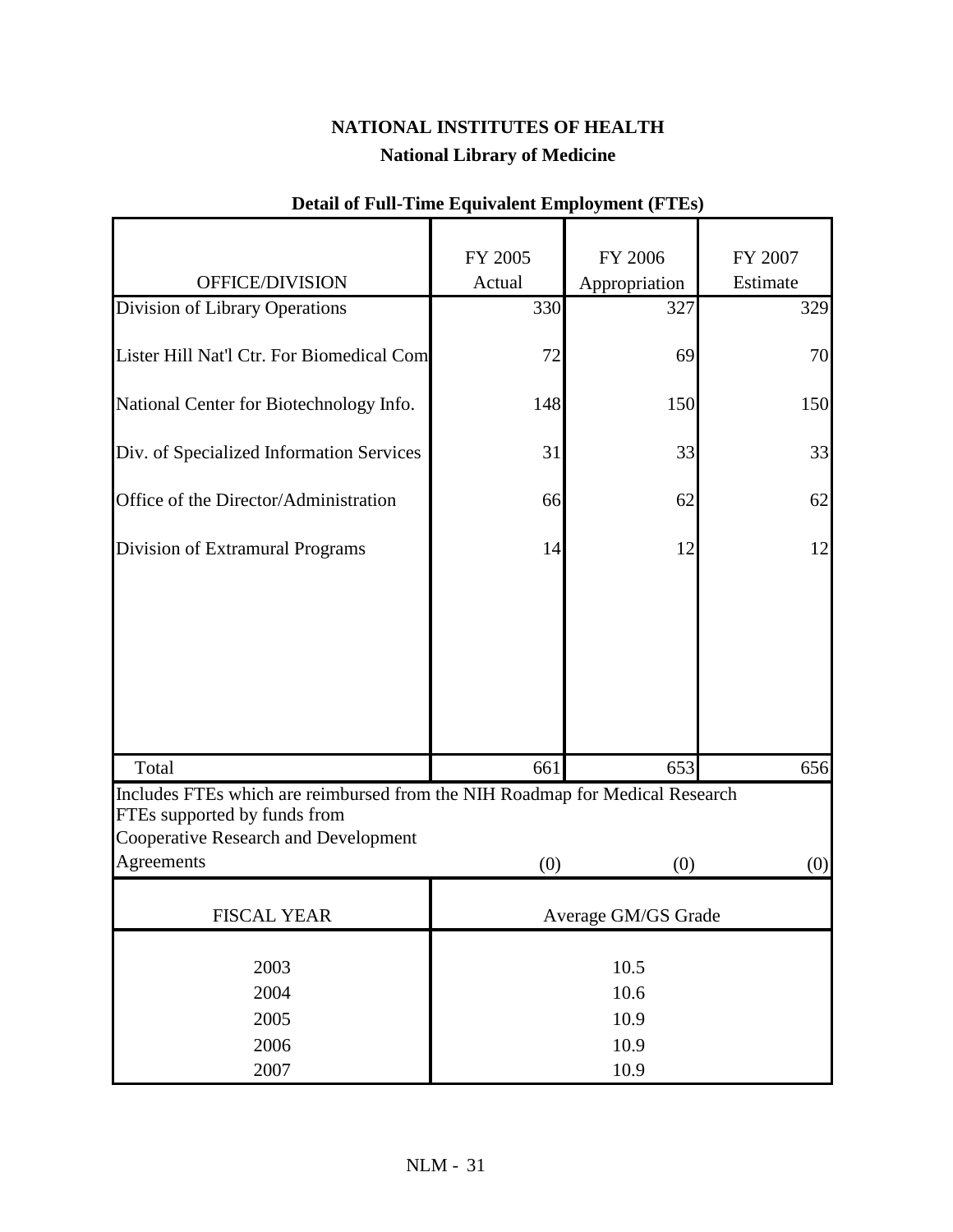|                                                               | Detail of a contions |                          |                     |
|---------------------------------------------------------------|----------------------|--------------------------|---------------------|
| <b>GRADE</b>                                                  | FY 2005<br>Actual    | FY 2006<br>Appropriation | FY 2007<br>Estimate |
| <b>Total - ES Positions</b>                                   | 5                    | 5                        | 5                   |
| Total - ES Salary                                             | \$730,409            | 755,535                  | 778,957             |
| $GM/GS-15$                                                    | 35                   | 35                       | 35                  |
| $GM/GS-14$                                                    | 44                   | 44                       | 44                  |
| $GM/GS-13$                                                    | 111                  | 111                      | 111                 |
| $GS-12$                                                       | 130                  | 130                      | 130                 |
| $GS-11$                                                       | 27                   | 27                       | 27                  |
| $GS-10$                                                       | 3                    | 3                        | 3                   |
| $GS-9$                                                        | 24                   | 27                       | 30                  |
| $GS-8$                                                        | 69                   | 69                       | 69                  |
| $GS-7$                                                        | 29                   | 29                       | 29                  |
| $GS-6$                                                        |                      |                          |                     |
|                                                               | 9                    | 9                        | 9                   |
| $GS-5$                                                        | 6                    | 6                        | 6                   |
| $GS-4$                                                        | 22                   | 22                       | 22                  |
| $GS-3$<br>$GS-2$                                              | 5<br>4               | 5<br>$\overline{4}$      | 5<br>$\overline{4}$ |
|                                                               |                      |                          |                     |
| Subtotal                                                      | 518                  | 521                      | 524                 |
| Grades established by Act of<br>July 1, 1944 (42 U.S.C. 207): |                      |                          |                     |
| <b>Director Grade</b>                                         | 1                    | 1                        | 1                   |
| Senior Grade                                                  | 1                    | $\mathbf{1}$             | $\mathbf{1}$        |
| Subtotal                                                      | $\overline{2}$       | $\overline{2}$           | $\overline{2}$      |
| Ungraded                                                      | 139                  | 149                      | 149                 |
| Total permanent positions                                     | 499                  | 515                      | 518                 |
| Total positions, end of year                                  | 664                  | 677                      | 680                 |
| Total full-time equivalent (FTE)                              |                      |                          |                     |
| employment, end of year                                       | 661                  | 653                      | 656                 |
| Average ES salary                                             | $\sqrt{$146,082}$    | \$151,107                | \$155,792           |
| Average GM/GS grade                                           | 10.9                 | 10.9                     | 10.9                |
| Average GM/GS salary                                          | \$73,263             | \$75,783                 | \$78,133            |

### **Detail of Positions**

Includes FTEs which are reimbursed from the NIH Roadmap for Medical Research